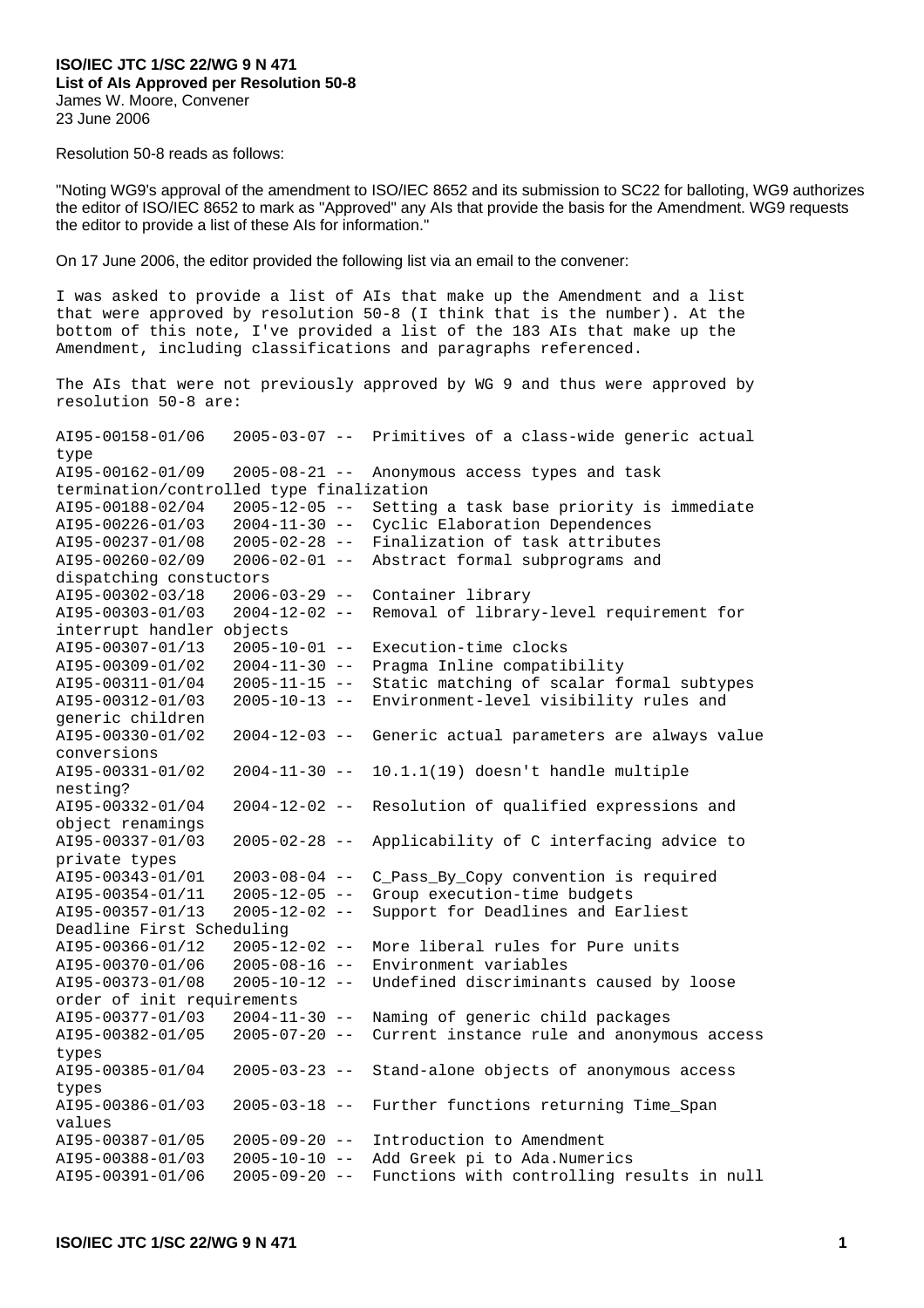extensions AI95-00392-01/02 2005-02-25 -- Prohibit unsafe array type conversions AI95-00394-01/06 2005-12-05 -- Redundant Restriction Identifiers and completing Ravenscar definition AI95-00395-01/11 2005-11-15 -- Various clarifications regarding 16- and 32-bit characters AI95-00396-01/03 2005-05-18 -- The "no hidden interfaces" rule AI95-00397-01/08 2005-09-20 -- Conformance and overriding for entries and protected operations AI95-00398-01/02 2005-03-13 -- A parameter of a formal package should be given at most once AI95-00399-01/03 2005-06-05 -- Single task and protected objects implementing interfaces AI95-00400-01/04 2005-06-01 -- Wide\_ and Wide\_Wide\_ images of identifiers AI95-00401-01/08 2006-01-13 -- Terminology for interfaces AI95-00402-01/02 2005-03-11 -- Access discriminants of non-limited types AI95-00403-01/03 2005-05-05 -- Preelaboration checks and formal objects AI95-00404-01/06 2005-08-15 -- Not null and all in access parameters and types AI95-00405-01/03 2005-03-10 -- Determining the ancestor interfaces in Ada.Tags AI95-00406-01/02 2005-03-08 -- Aliased permitted with anonymous access types AI95-00407-01/05 2005-05-18 -- Terminology and semantics of prefixed views AI95-00408-01/02 2005-02-26 -- Visibility for attribute\_definition\_clauses  $A195-00409-01/05$  2006-01-06 -- Conformance and overload resolution related to anon access types AI95-00411-01/02 2005-02-26 -- Predefined equality for types derived from interfaces AI95-00412-01/06 2005-07-12 -- Subtypes of incomplete types; renamings of limited views AI95-00414-01/03 2005-05-19 -- pragma No\_Return for overriding procedures AI95-00415-01/04 2005-07-09 -- Presentation changes to the Standard AI95-00416-01/15 2006-02-24 -- Access results, accessibility, and return statements AI95-00417-01/01 2005-03-09 -- Lower bound of functions in Ada.Tags and Ada.Exceptions AI95-00418-01/03 2005-05-05 -- Vector norm AI95-00419-01/06 2005-08-08 -- Limitedness of derived types AI95-00420-01/04 2005-12-05 -- Resolution of universal operators in package Standard AI95-00421-01/04 2005-05-05 -- Sequential activation and attachment AI95-00423-01/09 2006-02-24 -- Renaming, null exclusion and formal objects AI95-00424-01/04 2006-02-08 -- List of language-defined units AI95-00425-01/02 2005-05-05 -- Organization of Annex M AI95-00426-01/05 2005-09-20 -- Language-defined routines returning abnormal and invalid values AI95-00427-01/05 2005-07-20 -- Default parameters and Calendar operations AI95-00428-01/02 2005-05-05 -- Input-output for bounded strings AI95-00430-01/01 2005-05-05 -- Conventions of inherited subprograms AI95-00431-01/01 2005-05-05 -- Conversions to remote access-to-subprogram types AI95-00432-01/02 2005-10-05 -- Out of range values in Ada.Real\_Time AI95-00433-01/05 2005-09-20 -- Examples in the Standard AI95-00434-01/03 2005-11-22 -- More presentation changes to the Standard AI95-00435-01/02 2005-11-22 -- Storage pools for access-to-subprogram types AI95-00436-01/01 2005-09-16 -- Record representation clauses for limited record types AI95-00437-01/05 2006-04-19 -- Glossary updates for the Amendment AI95-00438-01/02 2005-11-22 -- Stream attribute availability for limited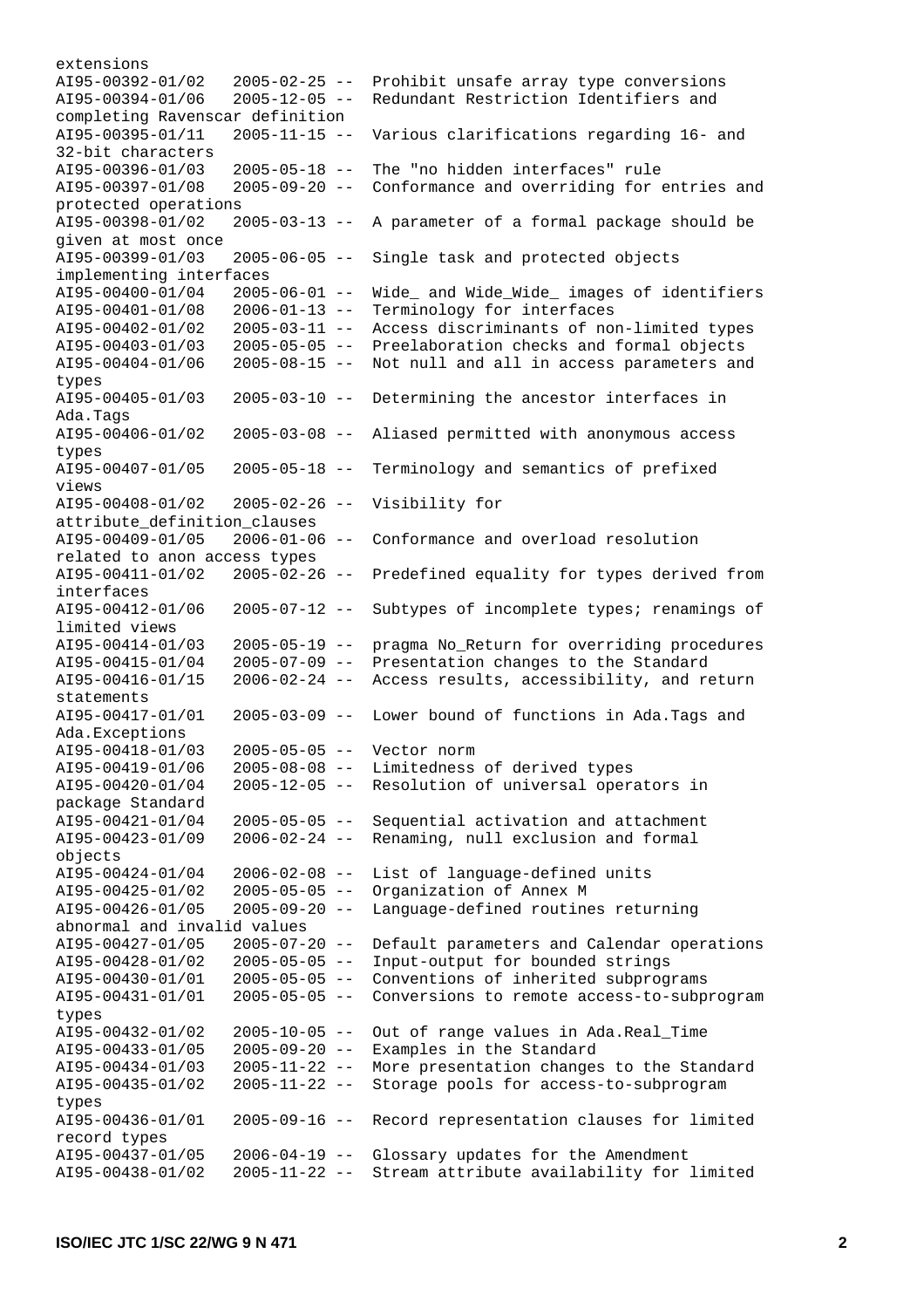language-defined types AI95-00440-01/01 2005-10-21 -- Index of language-defined entities AI95-00441-01/02 2005-11-22 -- Passing a null stream access value to stream attributes AI95-00442-01/03 2006-02-24 -- Classes and categories of types AI95-00443-01/01 2005-12-14 -- Synchronized private extensions AI95-00444-01/02 2006-02-24 -- Streaming of untagged types AI95-00445-01/02 2006-01-18 -- Dynamic ceilings and interrupt handlers AI95-00446-01/01 2006-02-03 -- Raise\_Exception for Null\_Id -- This was approved by WG 9 as part of AI-329; it was split so that it could -- have a different classification than AI-329.  $-$ Complete list of AIs that make up the Amendment: AI95-00051-02/03 2005-04-03 -- Size and Alignment clauses Priority: High Difficulty: Medium Class: Binding Interpretation Status: Amendment 200Y 05-02-13 13.9(14) 13.3(56) 13.3(50) 13.3(43) 13.3(42) 13.3(32) 13.3(31) 13.3(30) 13.3(28) 13.3(25) AI95-00085-01/09 2005-01-25 -- Append\_File, Reset, and positioning for Stream\_IO Priority: High Difficulty: Hard Class: Confirmation Status: Amendment 200Y 02-07-09 A.12.1(28.1) A.8.2(16) AI95-00100-01/05 2004-04-22 -- Truncation required for static expressions if Machine\_Rounds is false Priority: Low Difficulty: Medium Class: Binding Interpretation Status: Amendment 200Y 04-07-02 3.5.9(8) AI95-00133-01/06 2005-08-09 -- Controlling bit ordering Priority: Medium Difficulty: Medium Class: Binding Interpretation Status: Amendment 200Y 04-09-27 13.5.3(8) 13.5.2(4) 13.5.2(3) 13.5.2(2) 13.5.1(20) 13.5.1(17) 13.5.1(13) 13.5.1(10) 13.3(8) AI95-00147-01/12 2002-11-23 -- Optimization of controlled types Difficulty: Hard Class: Binding Interpretation Status: Amendment 200Y 02-10-23 7.6(21) AI95-00158-01/06 2005-03-07 -- Primitives of a class-wide generic actual type Priority: Medium Difficulty: Hard Class: Binding Interpretation Status: Amendment 200Y 04-12-09 12.5.1(23) AI95-00161-01/13 2005-12-01 -- Default-initialized objects Priority: Medium Difficulty: Medium Class: Binding Interpretation Status: Amendment 200Y 02-07-10 G.1.1(4) C.4(4) B.3.1(5) A.4.7(20) A.4.7(4) A.4.5(4) A.4.2(20) A.4.2(4) 13.13.1(3) 13.11(6) 13.7(34) 10.2.1(11) 10.2.1(9) 10.2.1(4) 7.6(7) 7.6(5) AI95-00162-01/09 2005-08-21 -- Anonymous access types and task termination/controlled type finalization Priority: Medium Difficulty: Hard Class: Binding Interpretation Status: Amendment 200Y 04-12-03 7.6.1(13.1) 7.6.1(13) 7.6.1(3) 6.5(18) 3.10.2(13)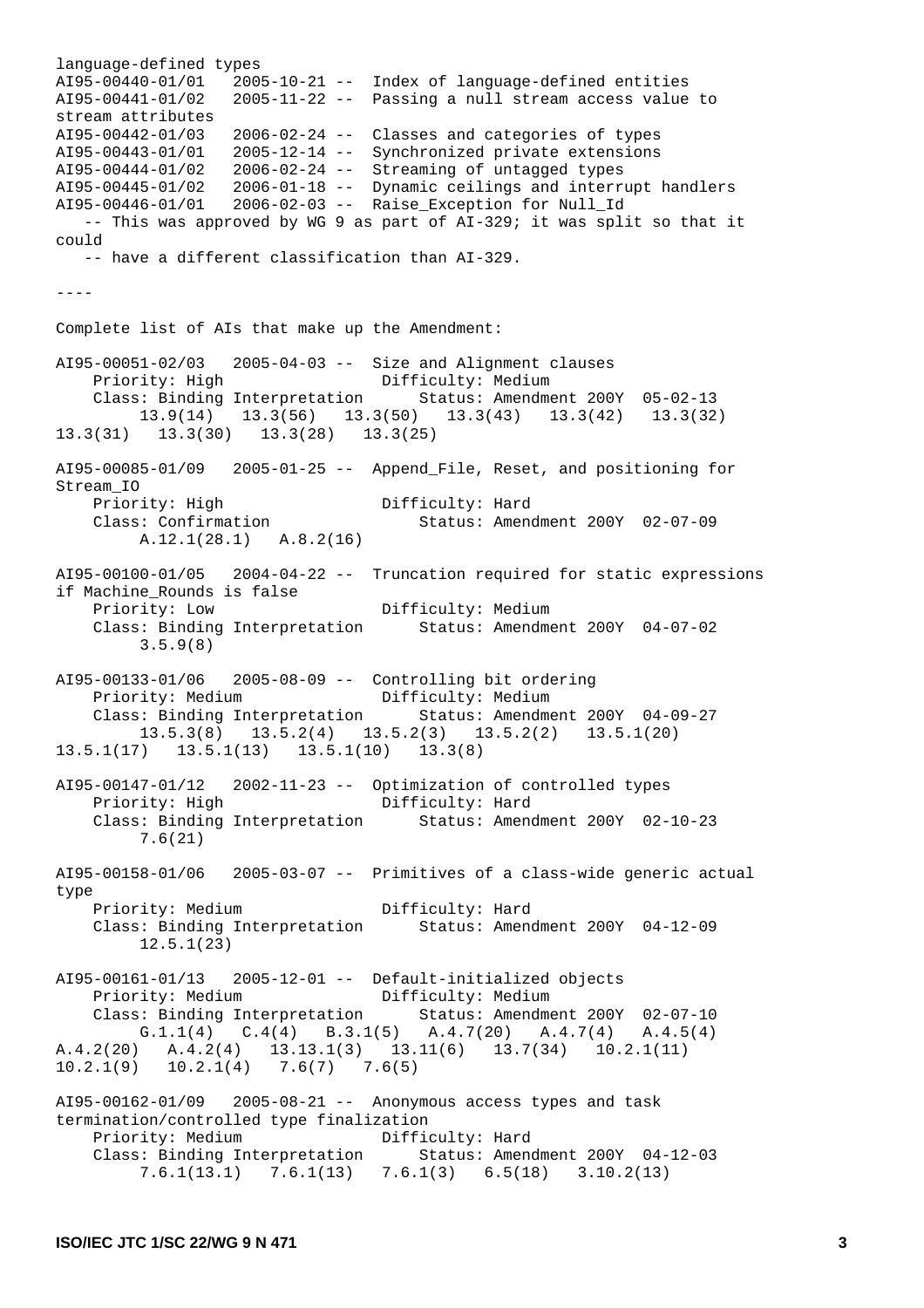AI95-00167-01/04 2003-05-03 -- Scalar unchecked conversion can be used with 'Valid to prevent erroneousness Priority: Low Difficulty: Hard Class: Binding Interpretation Status: Amendment 200Y 03-02-19 13.9.1(12) AI95-00185-01/05 2005-12-05 -- Branch cuts of inverse trigonometric and hyperbolic functions Priority: Medium Difficulty: Hard Class: Binding Interpretation Status: Amendment 200Y 02-05-09 G.1.2(20) G.1.2(17) G.1.2(16) G.1.2(15) AI95-00188-02/04 2005-12-05 -- Setting a task base priority is immediate Priority: Medium Class: Binding Interpretation Status: Amendment 200Y 04-12-02 D.5(12) D.5(10) D.4(15) AI95-00195-01/17 2005-08-08 -- Streams Priority: High Difficulty: Hard Class: Binding Interpretation Status: Amendment 200Y 02-10-23 13.13.2(36.1) 13.13.2(36) 13.13.2(35) 13.13.2(27) 13.13.2(9) 8.3(23) AI95-00196-01/04 2004-11-15 -- Assignment and tag-indeterminate calls with controlling results Priority: Low Difficulty: Easy Class: Binding Interpretation Status: Amendment 200Y 02-10-23 3.9.2(18) 3.9.2(17) AI95-00200-01/04 2005-11-15 -- Generic formal subprograms as dispatching operations Priority: Low Difficulty: Medium<br>Class: Binding Interpretation Status: Amendme Status: Amendment 200Y 04-03-24 3.2.3(7) AI95-00204-01/06 2004-11-08 -- Language interfacing support is optional Priority: High Difficulty: Medium Class: Binding Interpretation Status: Amendment 200Y 04-07-02 B.2(12) B.2(11) B.2(10) AI95-00209-01/04 2004-05-21 -- pragma Reviewable; can objects become uninitialized? Priority: Medium Difficulty: Easy Class: Binding Interpretation Status: Amendment 200Y 04-03-24 H.3.2(9) H.3.1(8) AI95-00212-01/04 2004-09-16 -- Restrictions on configuration pragmas Priority: Low Difficulty: Medium Class: Binding Interpretation Status: Amendment 200Y 02-10-23 10.1.5(9) AI95-00214-01/04 2004-11-08 -- Distinct Names for Compilation Units (again) Priority: High Difficulty: Easy Class: Binding Interpretation Status: Amendment 200Y 04-07-02 10.1.4(7) AI95-00216-01/17 2005-09-28 -- Unchecked unions -- variant records with no run-time discriminant Priority: Medium Difficulty: Hard Class: Amendment Status: Amendment 200Y 03-02-17 B.3.3(1) B.3(74) B.3(60.2)

3.10.2(7) 3.10.2(3)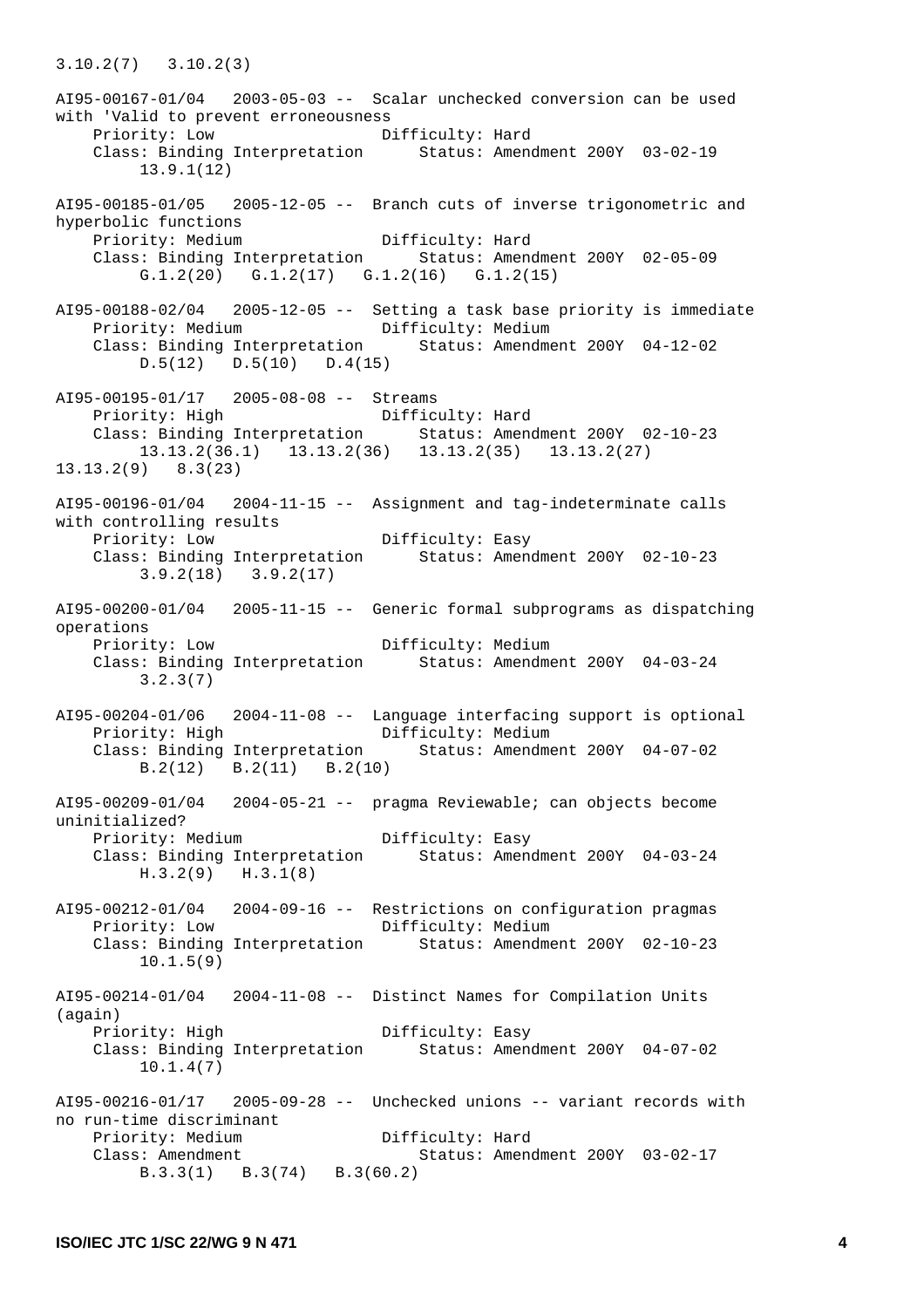AI95-00217-06/17 2005-10-11 -- Limited With Clauses Priority: High Difficulty: Hard Class: Amendment Status: Amendment 200Y 04-01-09 10.2.1(25) 10.2(6) 10.1.6(2) 10.1.4(6) 10.1.4(3) 10.1.2(9) 10.1.2(8) 10.1.2(6) 10.1.2(4) 10.1.1(26) 10.1.1(15) 10.1.1(12) 8.5.3(3) 8.4(8) 8.4(7) 8.4(5) 8.3(20) 3.10.1(10) AI95-00218-03/09 2005-05-27 -- Accidental overloading when overriding Priority: Medium Difficulty: Medium Class: Amendment Status: Amendment 200Y 03-10-21 12.3(2) 10.1.3(3) 8.5.4(2) 8.3.1(1) 6.1(30) 6.3(2) 6.1(3) 6.1(2) AI95-00220-01/03 2002-11-27 -- Subprograms withing private compilation units<br>Priority: High Difficulty: Easy Class: Binding Interpretation Status: Amendment 200Y 02-10-24 10.1.2(8) AI95-00221-01/04 2005-08-09 -- Default\_Bit\_Order is static Priority: Medium Class: Binding Interpretation Status: Amendment 200Y 02-05-09 13.7(35) 13.7(15) AI95-00223-01/03 2001-09-07 -- Line terminators are skipped by Get. Priority: Low Difficulty: Easy Class: Binding Interpretation Status: Amendment 200Y 02-05-09 A.10.6(5) AI95-00224-01/11 2005-06-10 -- pragma Unsuppress Priority: Medium Class: Amendment Status: Amendment 200Y 03-02-17 J.10(1) 11.5(32) 11.5(30) 11.5(29) 11.5(27) 11.5(8) 11.5(7) 11.5(6) 11.5(5) 11.5(4) 11.5(3) 11.5(1) AI95-00225-01/04 2002-06-07 -- Aliased current instance for limited types Priority: Medium Difficulty: Medium<br>Class: Binding Interpretation Status: Amendme Status: Amendment 200Y 02-07-10 3.10(9) AI95-00226-01/03 2004-11-30 -- Cyclic Elaboration Dependences Priority: Low Difficulty: Medium Class: Binding Interpretation Status: Amendment 200Y 04-11-30 E.1(10) AI95-00227-01/05 2001-09-11 -- Behavior of Ada.Streams.Read when at the end of stream Priority: Medium Difficulty: Easy Class: Binding Interpretation Status: Amendment 200Y 02-01-17 13.13.1(10) 13.13.1(8)  $A195-00228-01/07$  2005-09-20 -- Premature use of "shall be overridden" subprograms Priority: Low Difficulty: Medium Class: Binding Interpretation Status: Amendment 200Y 03-02-20 8.5.4(5) AI95-00229-01/07 2004-11-24 -- Accessibility rules and generics Priority: Medium Difficulty: Medium Class: Binding Interpretation Status: Amendment 200Y 02-07-10 3.10.2(32)  $A195-00230-01/21$  2006-02-02 -- Generalized use of anonymous access types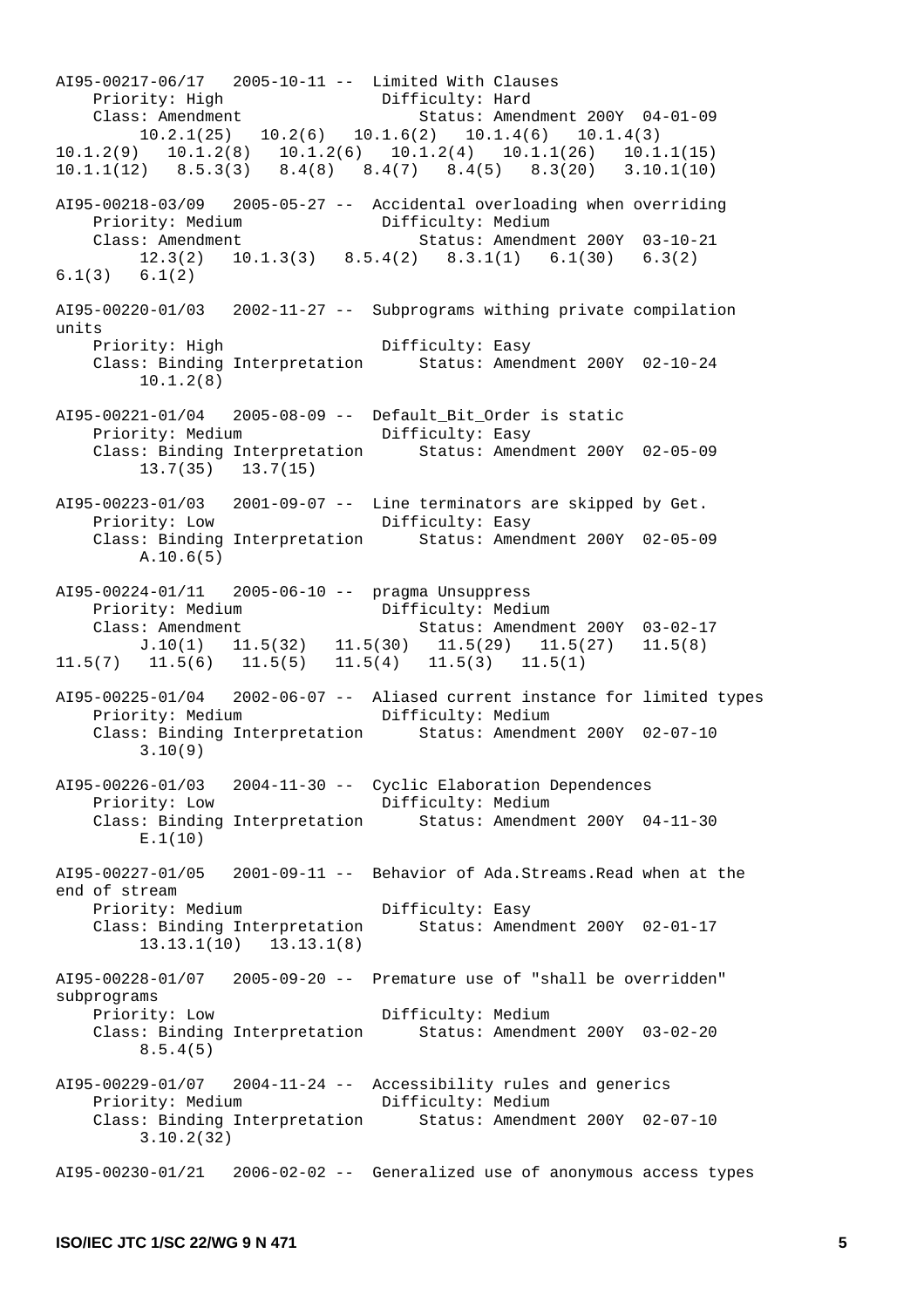Priority: Medium Difficulty: Hard Class: Amendment Status: Amendment 200Y 04-01-09 A.1(34) 13.11(25) 13.7.2(5) 8.6(25) 8.5.1(6) 8.5.1(3) 8.5.1(2) 4.6(61) 4.6(49) 4.6(18) 4.6(13) 4.5.2(33) 4.5.2(9) 4.5.2(7) 4.2(8) 4.2(7) 4.2(2) 3.10.2(34) 3.10.2(12) 3.10(17)  $3.10(13)$   $3.10(12)$   $3.8(18)$   $3.7(27)$   $3.7(10)$   $3.6(22)$   $3.6(7)$ 3.4.1(10) 3.4.1(6) 3.4.1(3) 3.2.1(8) 3.2.1(7) AI95-00231-01/17 2005-09-20 -- Access-to-constant parameters and null-excluding access subtypes Priority: Medium Difficulty: Hard<br>Class: Amendment Status: Amend Status: Amendment 200Y 04-01-09 12.5.4(4) 12.5.1(10) 11.5(11) 8.6(25) 8.6(20) 8.5.1(4) 7.4(7) 6.4(12) 6.1(28) 6.1(24) 6.1(23) 6.1(15) 6.1(13) 4.9.1(2) 4.6(51) 4.6(49) 4.5.2(30) 4.2(7) 3.10(15) 3.10(14) 3.10(13) 3.10(12) 3.10(6) 3.10(2) 3.7(9) 3.7(5) 3.4(6) 3.2.2(3) 3.2(8) 3.2(7) AI95-00233-01/03 2002-05-09 -- Inheritance of components of generic formal derived types Priority: Medium Difficulty: Medium Class: Binding Interpretation Status: Amendment 200Y 02-07-09  $12.5.1(21)$   $12.5.1(20)$   $12.5(8)$ AI95-00235-01/08 2005-02-05 -- Resolving 'Access Priority: High Class: Binding Interpretation Status: Amendment 200Y 02-05-09 4.1.4(14) 3.10.2(2) AI95-00237-01/08 2005-02-28 -- Finalization of task attributes Priority: Low Difficulty: Medium Class: Binding Interpretation Status: Amendment 200Y 04-11-30  $C.7.2(30)$   $C.7.2(17)$   $C.7.2(15.1)$   $C.7.2(13)$   $C.7.1(17)$ AI95-00238-01/03 2002-05-09 -- What is the lower bound of Ada.Strings.Bounded.Slice? Priority: Low Difficulty: Medium Class: Binding Interpretation Status: Amendment 200Y 02-07-09 A.4.4(101) AI95-00239-01/04 2004-11-08 -- Controlling inherited default expressions Priority: High Class: Binding Interpretation Status: Amendment 200Y 04-07-02 3.9.2(18) AI95-00240-01/04 2002-05-09 -- Stream attributes for limited types in Annex E Priority: Low Difficulty: Medium Class: Binding Interpretation Status: Amendment 200Y 02-07-09 E.2.3(14) E.2.2(14) E.2.2(8) AI95-00241-01/03 2001-09-11 -- Testing for Null\_Occurrence Priority: Medium Difficulty: Easy Class: Binding Interpretation Status: Amendment 200Y 02-05-09 11.4.1(14) AI95-00242-01/02 2001-10-18 -- Surprise behavior of Update Priority: Medium Difficulty: Medium Class: Binding Interpretation Status: Amendment 200Y 02-07-09 B.3.1(50) AI95-00243-01/03 2005-06-08 -- Is a subunit of a subunit of L also a subunit of L? Priority: High Difficulty: Medium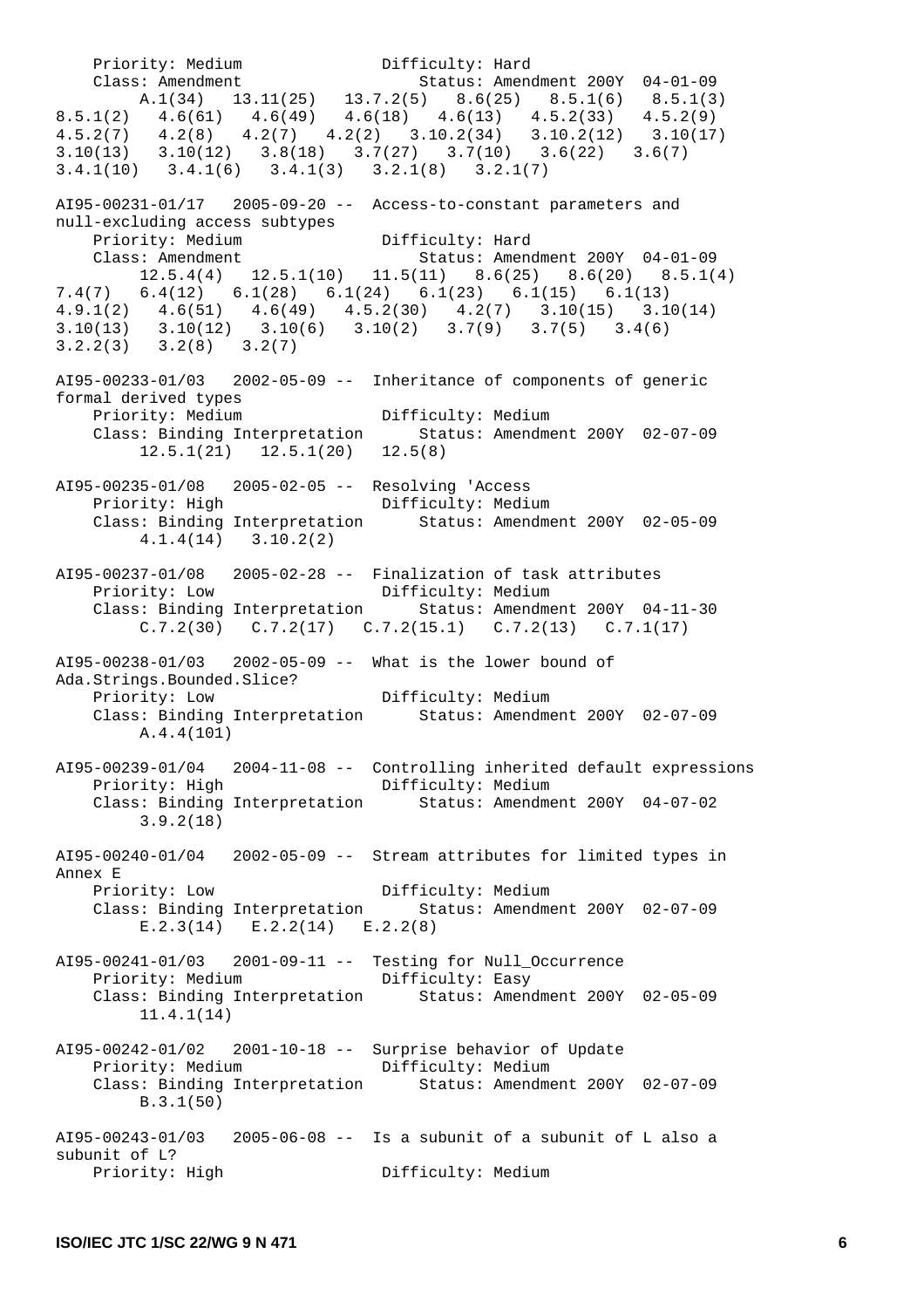Class: Binding Interpretation Status: Amendment 200Y 02-10-23 10.1.3(8) AI95-00246-01/06 2004-12-29 -- View conversions between arrays of a by-reference type Priority: Medium Difficulty: Medium Class: Binding Interpretation Status: Amendment 200Y 02-07-10 4.6(24) 4.6(12.1) 4.6(12) 4.6(9) AI95-00247-01/03 2005-04-04 -- Alignment of composite types Priority: Medium Difficulty: Medium Class: Binding Interpretation Status: Amendment 200Y 02-07-10 13.3(37) 13.3(26) AI95-00248-01/17 2006-02-03 -- Directory Operations Priority: Medium Class: Amendment Status: Amendment 200Y 02-07-12 A.16(1) A.8.2(22) AI95-00249-01/12 2005-10-01 -- Ravenscar profile for high-integrity systems Priority: High Difficulty: Medium Class: Amendment Status: Amendment 200Y 02-10-23 D.13.1(1) D.13(1) AI95-00251-01/24 2005-12-02 -- Abstract Interfaces to provide multiple inheritance Priority: High Difficulty: Hard Class: Amendment Status: Amendment 200Y 04-03-29 13.14(7) 13.13.2(36) 13.13.2(27) 13.13.2(9) 13.1(13) 12.5.5(1) 12.5.1(5) 12.5.1(3) 12.5(3) 8.3(12) 7.3(3) 4.6(24) 4.6(23) 4.6(21) 4.6(20) 4.6(19) 4.6(18) 4.6(17) 4.6(16) 4.6(15) 4.6(14) 4.6(13) 4.6(12.1) 4.6(12) 4.6(11) 4.6(10) 4.6(9) 4.6(8) 4.5.2(3) 3.9.4(1) 3.9.3(5) 3.9.3(4) 3.7(8) 3.7(1) 3.4.1(10) 3.4.1(2) 3.4(35) 3.4(23) 3.4(8) 3.4(3) 3.4(2) 3.2.1(4) 3.2(4) AI95-00252-01/10 2005-02-05 -- Object.Operation notation Priority: High Difficulty: Hard Class: Amendment Status: Amendment 200Y 03-10-23 6.3.1(10) 4.1.3(17) 4.1.3(13) 4.1.3(9) AI95-00253-01/04 2005-08-17 -- The legality rules for pragmas Attach\_Handler and Interrupt\_Handler are similar Priority: Low Difficulty: Easy Class: Binding Interpretation Status: Amendment 200Y 02-05-09 C.3.1(8)  $A195-00254-01/14$  2005-07-12 -- Anonymous access to subprogram types Priority: Low Difficulty: Hard Class: Amendment Status: Amendment 200Y 04-01-13 8.6(25) 8.5.1(4) 8.5.1(3) 6.3.1(13) 6.1(27) 6.1(24) 4.9.1(2) 3.10.2(37) 3.10.2(32) 3.10.2(19) 3.10.2(13) 3.10(17) 3.10(12) 3.10(6) 3.7(9) AI95-00255-01/03 2002-10-25 -- Object renaming of subcomponents of generic in out objects Priority: Low Difficulty: Medium Class: Binding Interpretation Status: Amendment 200Y 02-10-25 12.4(9) AI95-00256-01/10 2005-10-07 -- Various wording changes to the standard Priority: Low Difficulty: Easy Class: Binding Interpretation Status: Amendment 200Y 03-02-20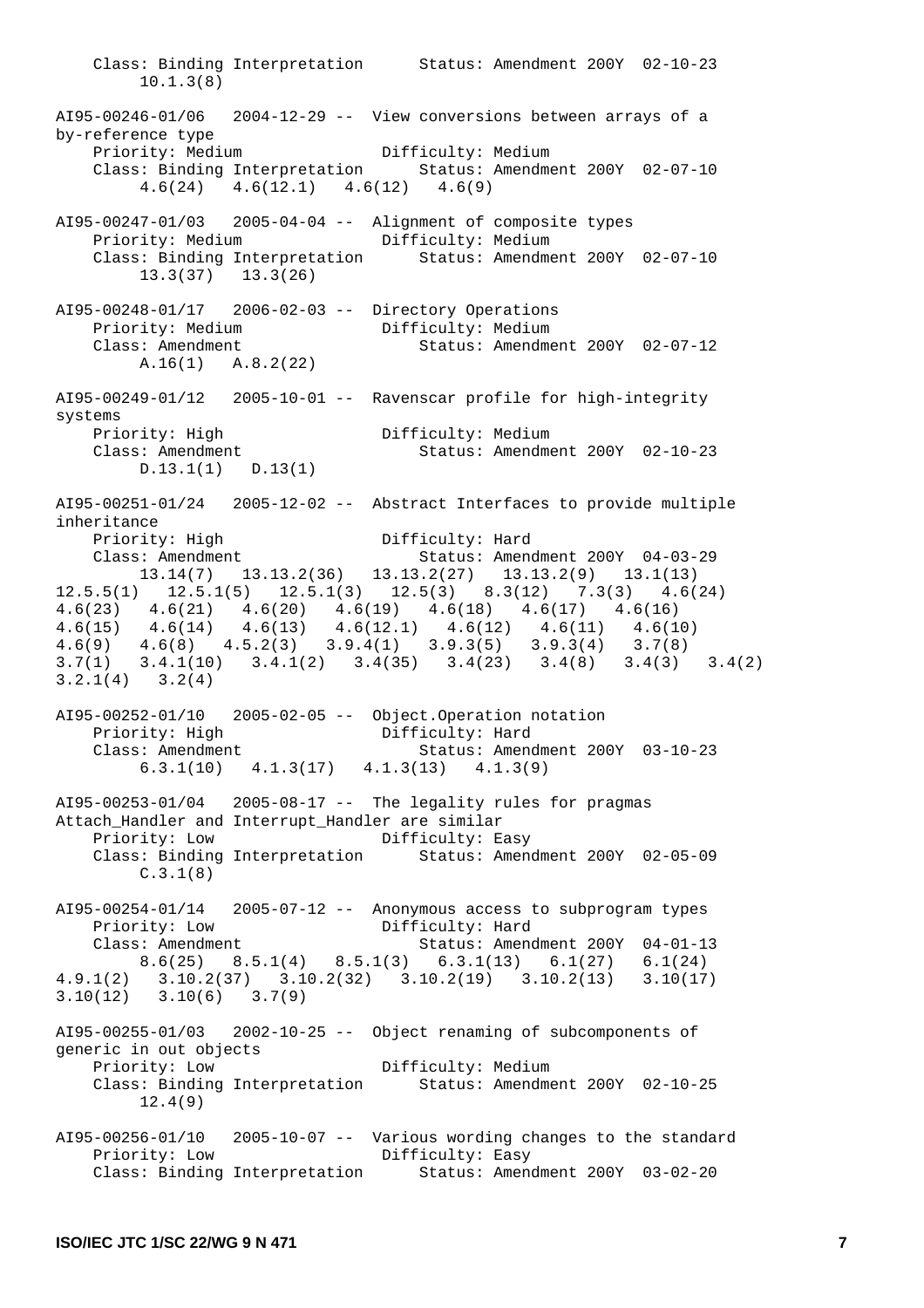G.2.2(3) D.4(15) D.3(15) D.2.2(17) A.12.1(30) 13.11.1(3) 10.2(9) 7.6.1(16) 7.6.1(12) 7.4(9) AI95-00257-01/05 2005-08-20 -- Restrictions for implementation-defined entities Priority: Low Difficulty: Easy Class: Amendment Status: Amendment 200Y 02-07-10 13.12.1(1)  $A195-00258-01/03$  2001-09-11 -- Behavior of Interfaces.C.To C when the result is null Priority: Medium Difficulty: Medium Class: Binding Interpretation Status: Amendment 200Y 02-05-09 B.3(50) AI95-00259-01/05 2003-05-02 -- Can accesses to volatile objects be combined? Priority: Medium Difficulty: Medium<br>Class: Binding Interpretation Status: Amendme Class: Binding Interpretation Status: Amendment 200Y 03-02-20 C.6(21) AI95-00260-02/09 2006-02-01 -- Abstract formal subprograms and dispatching constuctors Priority: Medium Difficulty: Medium Status: Amendment 200Y 04-12-01  $12.6(16)$   $12.6(10)$   $12.6(8)$   $12.6(4)$   $12.6(2)$   $3.9.3(11)$ 3.9.3(3) 3.9.2(22) 3.9.2(2) 3.9.2(1) 3.9(30) 3.9(26) 3.9(25) 3.9(18) 3.9(12) 3.9(9) 3.9(7) 3.9(6) AI95-00262-01/09 2005-07-11 -- Access to private units in the private part Priority: Medium Difficulty: Hard Class: Amendment Status: Amendment 200Y 02-07-11 10.1.2(8) 10.1.2(4) AI95-00263-01/03 2002-11-27 -- Scalar formal derived types are never static Priority: Medium Difficulty: Medium<br>Class: Binding Interpretation Status: Amendme Status: Amendment 200Y 02-10-25 4.9(26) AI95-00265-01/09 2005-10-08 -- Partition Elaboration Policy for High-Integrity Systems Priority: High Difficulty: Medium<br>Class: Amendment Status: Amendme Status: Amendment 200Y 03-02-18 H.6(1) AI95-00266-02/12 2005-10-01 -- Task termination procedure Priority: High Difficulty: Medium Class: Amendment Status: Amendment 200Y 04-06-25  $C.7.3(1)$   $C.7(1)$   $C.7(0)$ AI95-00267-01/06 2005-10-13 -- Fast float-to-integer conversions Priority: Medium Difficulty: Easy Class: Amendment Status: Amendment 200Y 02-07-10 A.5.3(41) AI95-00268-01/04 2005-05-16 -- Rounding of real static expressions Priority: Medium Difficulty: Medium Class: Binding Interpretation Status: Amendment 200Y 02-05-09 4.9(38) AI95-00269-01/08 2005-07-07 -- Generic formal objects can be static in the instance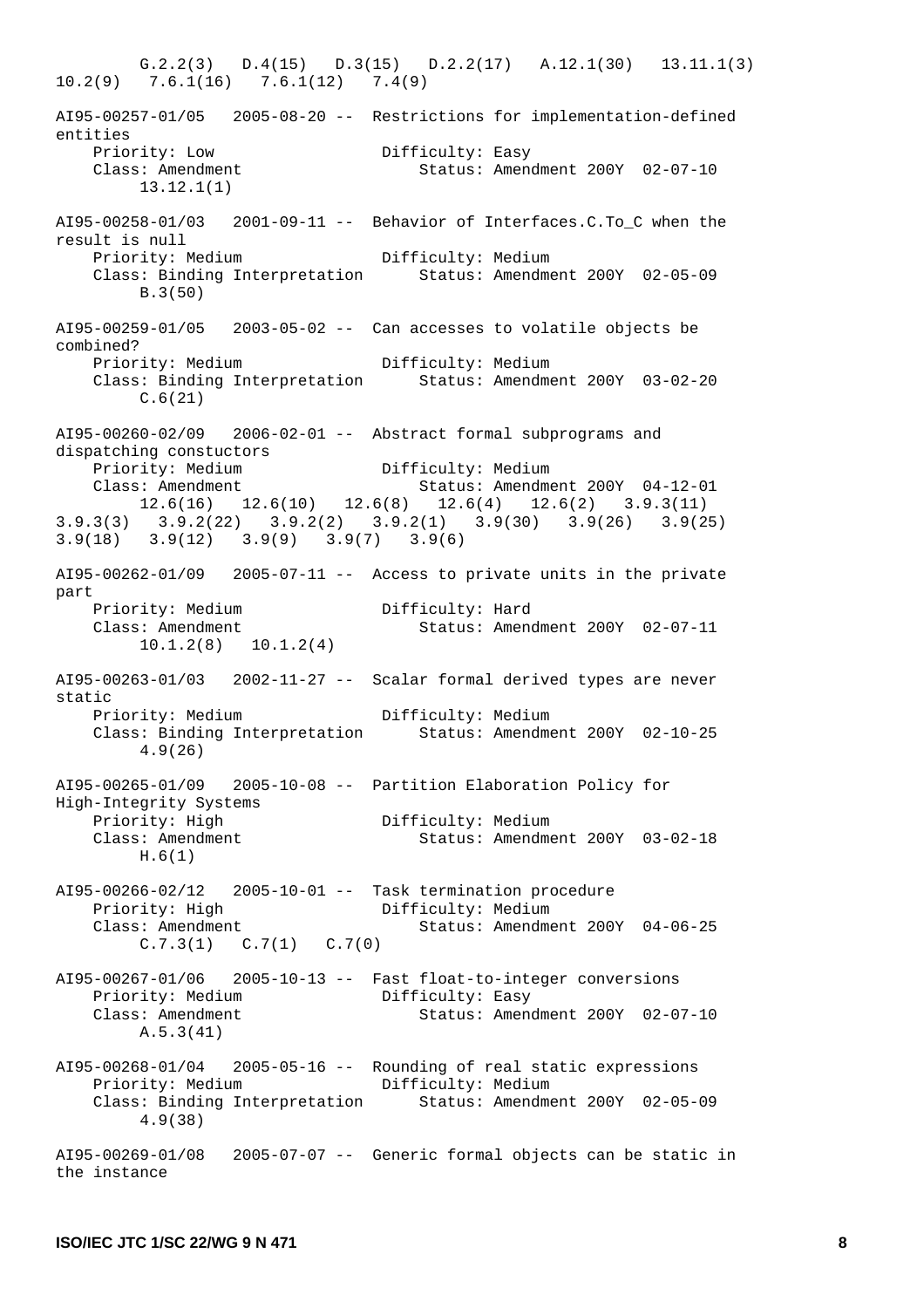Priority: Medium Difficulty: Medium Class: Binding Interpretation Status: Amendment 200Y 04-09-22 12.4(10) 4.9(38) 4.9(37) 4.9(36) 4.9(35) AI95-00270-01/08 2005-05-09 -- Stream item size control Priority: High<br>Class: Amendment Status: Amendment 200Y 03-02-18 13.13.2(17) 13.13.2(9) 13.13.2(2) 13.3(77) AI95-00272-01/02 2002-05-10 -- Pragma Atomic and slices Priority: Medium **Difficulty: Medium**  Class: Binding Interpretation Status: Amendment 200Y 02-07-10  $C.6(7)$ AI95-00273-01/02 2002-05-09 -- Use of PCS should not be normative Priority: Low<br>Class: Amendment Status: Amendment 200Y 02-07-09 E.5(27) E.5(1) AI95-00276-01/02 2001-11-27 -- Interfaces.C.Strings.Chars\_Ptr\_Array has aliased components Difficulty: Easy Class: Binding Interpretation Status: Amendment 200Y 02-07-10 B.3.1(6) AI95-00279-01/09 2005-08-08 -- Tag read by T'Class'Input Priority: Medium Difficulty: Medium Class: Binding Interpretation Status: Amendment 200Y 04-09-24 13.14(19) 13.13.2(36) 13.13.2(34) 3.9(26) 3.9(12) AI95-00280-01/08 2005-12-05 -- Allocation, deallocation, and use of objects after finalization Priority: High Difficulty: Medium Class: Binding Interpretation Status: Amendment 200Y 04-07-02 11.5(21) 11.5(20) 9.4(20) 7.6.1(11) 4.8(11) AI95-00283-01/04 2005-08-11 -- Truncation of stream files by Close and Reset Priority: Low Difficulty: Medium Class: Binding Interpretation Status: Amendment 200Y 03-02-18 A.12.1(28) A.8.2(3) A.8(1) AI95-00284-02/03 2004-11-09 -- New reserved words Priority: Medium Difficulty: Medium Class: Amendment Status: Amendment 200Y 04-09-22 J.12(1) 2.9(2) AI95-00285-01/17 2005-09-20 -- Support for 16-bit and 32-bit characters Priority: Medium  $\overrightarrow{Difficulty}$ : Hard<br>Class: Amendment Status: Ameno Class: Amendment Status: Amendment 200Y 04-09-27 H.4(20) G.1.5(1) F.3.5(1) F.3(20) F.3(19) F.3(6) F.3(1)  $F(4)$  C.5(7) B.3(62.1) B.3(60) B.3(43) B.3(39) A.12.4(1) A.12(1) A.11(3) A.11(2) A.11(1) A.11(0) A.7(15) A.7(13) A.7(10) A.7(4) A.6(1) A.4.8(1) A.4.7(46) A.4.1(4) A.4(1) A.3.2(49) A.3.2(48) A.3.2(47) A.3.2(46) A.3.2(45) A.3.2(44) A.3.2(43) A.3.2(42) A.3.2(18) A.3.2(16) A.3.2(14) A.3.2(13) A.3(1) A.1(49) A.1(42) A.1(36) 3.6.3(4) 3.6.3(2) 3.5.2(5) 3.5.2(4) 3.5.2(3) 3.5.2(2) 3.5(59) 3.5(56) 3.5(55) 3.5(51) 3.5(50) 3.5(49) 3.5(48) 3.5(47) 3.5(46) 3.5(45) 3.5(44) 3.5(43) 3.5(39) 3.5(37) 3.5(34) 3.5(33) 3.5(32) 3.5(31) 3.5(30) 3.5(27) 2.6(7) 2.4.1(5) 2.3(6) 2.3(5) 2.3(3) 2.3(2) 2.2(8) 2.2(5) 2.2(4) 2.2(3) 2.2(2) 2.1(17) 2.1(16) 2.1(15) 2.1(14) 2.1(13) 2.1(12) 2.1(11) 2.1(10) 2.1(9) 2.1(8) 2.1(7) 2.1(6) 2.1(5) 2.1(4) 2.1(3) 2.1(2) 2.1(1) 1.2(8) 1.1.4(14)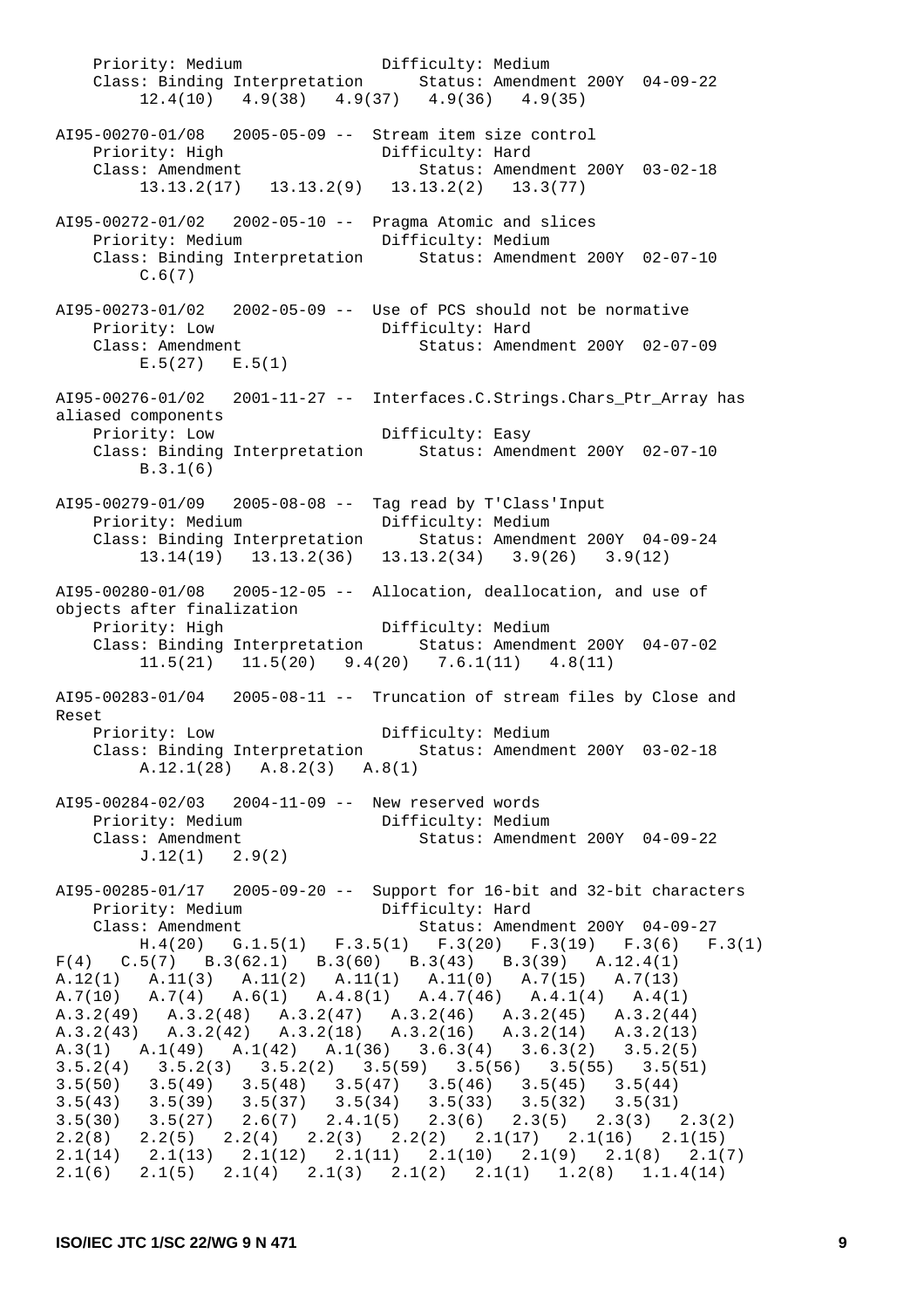AI95-00286-01/11 2005-12-05 -- Assert pragma<br>Priority: Medium Difficulty: Medium Priority: Medium Class: Amendment Status: Amendment 200Y 04-06-28 11.4.2(1) AI95-00287-01/13 2005-12-12 -- Limited aggregates allowed Priority: Medium Difficulty: Medium Class: Amendment Status: Amendment 200Y 04-06-28 13.4(6) 12.4(8) 9.4(23) 9.1(21) 7.5(15) 7.5(14) 7.5(13) 7.5(12) 7.5(11) 7.5(10) 7.5(9) 7.5(8) 7.5(2) 7.5(1) 7.3.1(12) 5.2(5) 5.2(4) 4.8(5) 4.3.3(24) 4.3.3(7) 4.3.3(5) 4.3.3(3) 4.3.2(4) 4.3.1(29) 4.3.1(27) 4.3.1(20) 4.3.1(17) 4.3.1(16) 4.3.1(8) 4.3.1(4) 4.3(3) 3.8(25) 3.8(8) 3.6.2(16) 3.3.1(5) AI95-00291-02/06 2005-10-10 -- By-reference types and the recommended level of support for representation item<br>Priority: Medium Diffic Difficulty: Hard Class: Binding Interpretation Status: Amendment 200Y 05-02-13 13.3(56) 13.3(42) 13.3(35) 13.3(34) 13.3(32) 13.3(28) 13.3(25) 13.3(24) 13.3(23) 13.3(22) 13.3(18) 13.2(6) 13.1(24) 13.1(21) 13.1(18.1) 13.1(7) AI95-00296-01/12 2005-12-05 -- Vector and matrix operations Priority: Medium Difficulty: Medium Status: Amendment 200Y 04-01-13 G.3.2(1) G.3.1(1) G.3(1) G(6) G(5) AI95-00297-01/15 2005-12-05 -- Timing events Priority: High Difficulty: Medium Class: Amendment Status: Amendment 200Y 04-06-24 D.15(1) D.13.1(1) D.7(10) AI95-00298-01/06 2005-12-05 -- Non-Preemptive Dispatching Priority: Medium Difficulty: Medium Class: Amendment Status: Amendment 200Y 03-07-02 D.2.4(1) AI95-00301-01/15 2005-09-20 -- Operations on language-defined string types Priority: Medium Difficulty: Easy Status: Amendment 200Y 04-01-13 A.11(3) A.11(2) A.10.12(1) A.10.7(17) A.10.7(13) A.10.1(48) A.4.7(44) A.4.7(40) A.4.5(82) A.4.5(79) A.4.5(41) A.4.5(40) A.4.5(38) A.4.5(22) A.4.5(11) A.4.4(101) A.4.4(92) A.4.4(46) A.4.4(45) A.4.4(43) A.4.4(28) A.4.4(12) A.4.3(60) A.4.3(58) A.4.3(56) A.4.3(11) A.4.3(10) A.4.3(8) AI95-00302-03/18 2006-03-29 -- Container library Priority: Medium Difficulty: Hard<br>Class: Americant Class Status: American Class: Amendment Status: Amendment 200Y 04-12-31 A.18.16(0) A.18.15(0) A.18.14(0) A.18.13(0) A.18.12(0) A.18.11(0) A.18.10(0) A.18.9(0) A.18.8(0) A.18.7(0) A.18.6(0) A.18.5(0) A.18.4(0) A.18.3(0) A.18.2(0) A.18.1(0) A.18(0) A.4.9(0) A.4.7(29) A.4.7(1) AI95-00303-01/03 2004-12-02 -- Removal of library-level requirement for interrupt handler objects Priority: Low Difficulty: Medium Class: Binding Interpretation Status: Amendment 200Y 04-12-02 C.3.1(8) AI95-00305-01/14 2005-09-20 -- New pragma and additional restriction

0.3(34) 0.3(32)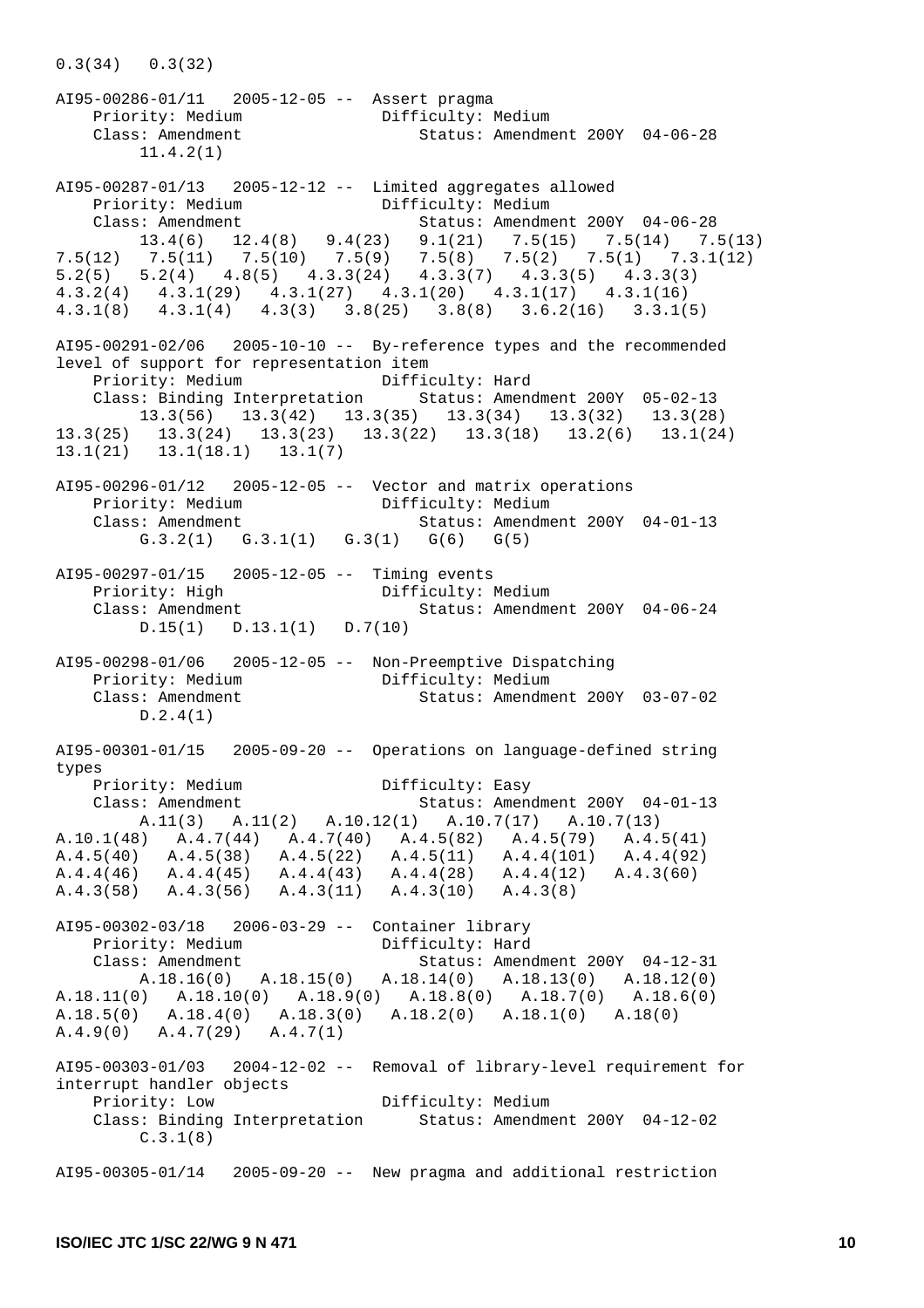identifiers for real-time systems Priority: High Difficulty: Medium Class: Amendment Difficulty: Medium Status: Amendment 200Y 02-10-23 H.5(1) D.7(19) D.7(15) D.7(10) 9.5.1(22) AI95-00306-01/03 2003-05-22 -- Class-wide extension aggregate expressions Difficulty: Medium Class: Binding Interpretation Status: Amendment 200Y 03-02-18 4.3.2(5) AI95-00307-01/13 2005-10-01 -- Execution-time clocks Priority: High Difficulty: Hard Class: Amendment Status: Amendment 200Y 04-06-24 D.14.1(1) D.14(1) AI95-00309-01/02 2004-11-30 -- Pragma Inline compatibility Priority: Low Difficulty: Medium Class: Binding Interpretation Status: Amendment 200Y 04-11-30 6.3.2(6) AI95-00310-01/04 2003-05-22 -- Ignore abstract nondispatching subprograms during overloading Priority: Medium and Difficulty: Medium Class: Amendment Status: Amendment 200Y 03-02-19 6.4(8) AI95-00311-01/04 2005-11-15 -- Static matching of scalar formal subtypes Priority: Low Difficulty: Easy Class: Binding Interpretation Status: Amendment 200Y 04-12-02 4.9.1(1) 4.9(31) AI95-00312-01/03 2005-10-13 -- Environment-level visibility rules and generic children Priority: Low Difficulty: Easy Class: Binding Interpretation Status: Amendment 200Y 04-11-30 10.1.6(5) 10.1.6(2) AI95-00316-01/02 2003-05-22 -- Return accessibility checks and value conversions Priority: Medium Bifficulty: Easy Class: Ramification Status: Amendment 200Y 03-02-18 6.5(18) AI95-00317-01/11 2005-08-09 -- Partial parameter lists for formal packages Priority: Medium Difficulty: Easy Status: Amendment 200Y 04-06-29 12.7(10) 12.7(6) 12.7(5) 12.7(3) AI95-00318-02/12 2005-12-09 -- Limited and anonymous access return types Priority: Medium Difficulty: Medium Class: Amendment Status: Amendment 200Y 04-09-23 13.8(10) 9.5.2(29) 8.1(4) 7.6.1(18) 7.6.1(2) 7.6(17.1) 7.5(23) 7.5(9) 7.5(8) 7.5(2) 7.3(19) 6.5(24) 6.5(22) 6.5(21)  $6.5(20)$   $6.5(19)$   $6.5(18)$   $6.5(17)$   $6.5(16)$   $6.5(15)$   $6.5(14)$ 6.5(13) 6.5(12) 6.5(11) 6.5(10) 6.5(9) 6.5(8) 6.5(7) 6.5(6) 6.5(5) 6.5(4) 6.5(3) 6.5(2) 6.5(1) 6.4(11) 6.3.1(16) 6.1(28) 6.1(24) 6.1(23) 6.1(13) 5.1(14) 5.1(5) 5.1(4) 5(2) 4.3.3(11) 3.10.2(13) 3.10.2(10) 3.9(24) 3.8(14) 3.1(6) AI95-00320-01/05 2005-08-20 -- Violating Ada semantics with an interfacing pragma Priority: Low Difficulty: Easy Class: Binding Interpretation Status: Amendment 200Y 04-07-02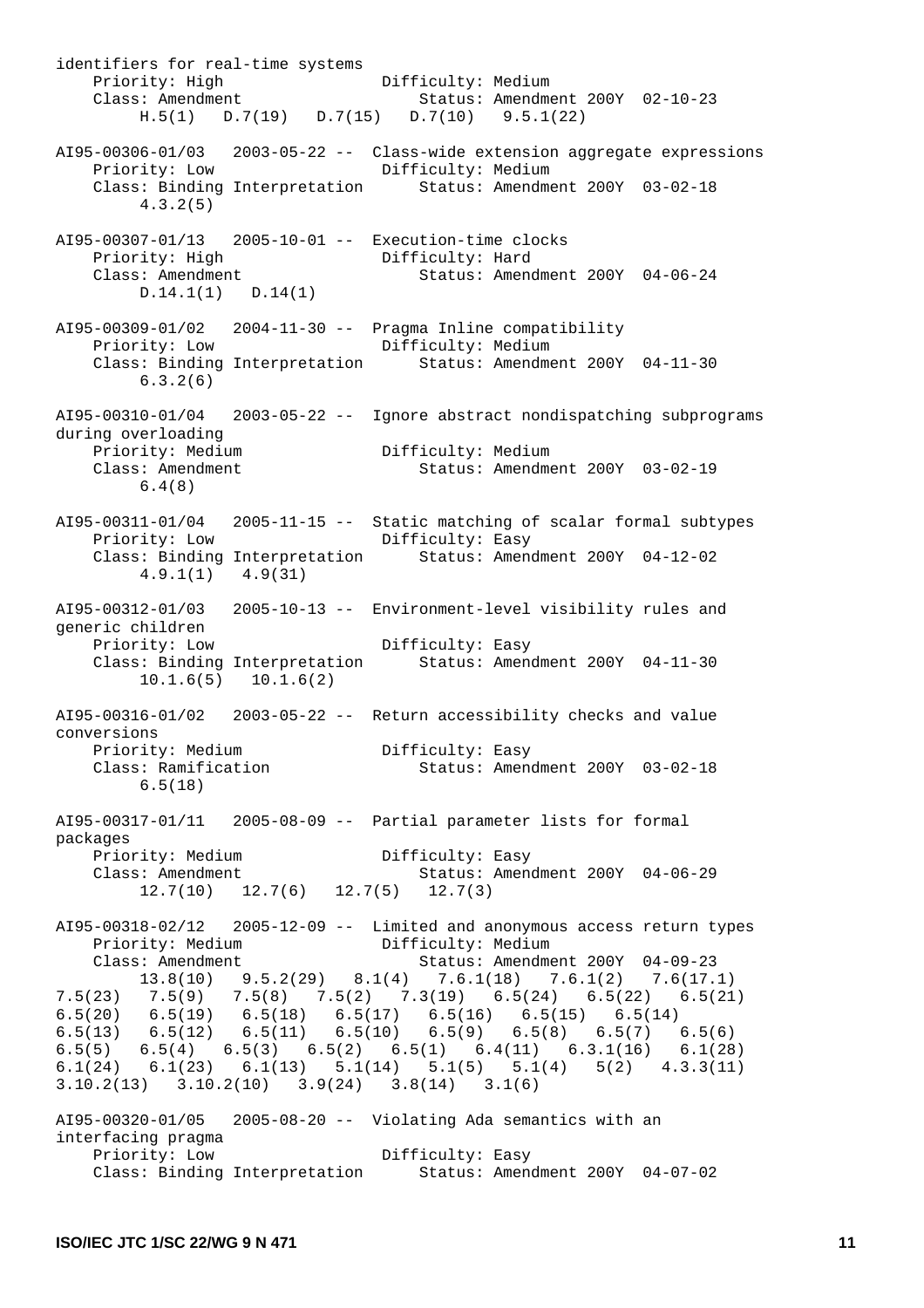B.1(49) B.1(38)

AI95-00321-01/06 2005-10-01 -- Definition of dispatching policies Priority: Medium Class: Amendment Status: Amendment 200Y 03-07-02 D.5(15) D.2.3(1) D.2.2(21) D.2.2(20) D.2.2(19) D.2.2(18) D.2.2(17) D.2.2(16) D.2.2(15) D.2.2(14) D.2.2(13) D.2.2(12) D.2.2(11) D.2.2(10) D.2.2(9) D.2.2(8) D.2.2(7) D.2.2(5) D.2.2(3)  $D.2.2(0)$   $D.2.1(16)$   $D.2.1(10)$   $D.2.1(9)$   $D.2.1(8)$   $D.2.1(7)$   $D.2.1(6)$ D.2.1(5) D.2.1(4) D.2.1(2) D.2.1(1) D.2(1) AI95-00326-01/12 2006-02-01 -- Incomplete types Priority: Medium <br>
Class: Amendment Difficulty: Medium Class: Amendment Status: Amendme Status: Amendment 200Y 04-01-09 J.11(1) 13.1(11) 10.1.1(12) 3.10.1(11) 3.10.1(10) 3.10.1(9) 3.10.1(8) 3.10.1(7) 3.10.1(5) 3.10.1(4) 3.10.1(2) 3.9(30) 3.7(1) 3.2.1(8) 3.2(5) 3.2(4) AI95-00327-01/13 2006-02-08 -- Dynamic ceiling priorities<br>Priority: Medium Difficulty: Medium Priority: Medium Class: Amendment Status: Amendment 200Y 04-06-24 D.7(9) D.5.2(1) D.5(11) D.5(1) D.3(13) D.3(11) D.3(10)  $D.3(9)$   $D.3(8)$   $D.3(6)$ AI95-00328-01/03 2003-12-03 -- Preinstantiations of Complex\_IO Priority: Low Difficulty: Easy<br>Class: Amendment Status: Ameno  $Status:$  Amendment 200Y 03-07-15 G.1.3(10) AI95-00329-01/06 2004-11-04 -- pragma No Return -- procedures that never return Priority: Medium Difficulty: Medium Class: Amendment Status: Amendment 200Y 04-03-24 11.4.1(4) 6.5.1(1) AI95-00330-01/02 2004-12-03 -- Generic actual parameters are always value conversions Priority: Low Difficulty: Medium Class: Binding Interpretation Status: Amendment 200Y 04-12-03 4.6(5) AI95-00331-01/02 2004-11-30 -- 10.1.1(19) doesn't handle multiple nesting? Priority: Low Difficulty: Medium Class: Binding Interpretation Status: Amendment 200Y 04-11-30 10.1.1(19) AI95-00332-01/04 2004-12-02 -- Resolution of qualified expressions and object renamings Priority: Low Difficulty: Medium Class: Binding Interpretation Status: Amendment 200Y 04-12-02 8.6(27)  $A195-00333-01/07$  2005-10-05 -- Other Locking Policies can be used with FIFO\_Within\_Priorities Priority: Low Difficulty: Easy Class: Binding Interpretation Status: Amendment 200Y 04-09-27 D.2.5(1) D.2.4(1) D.2.2(13) D.2.2(5) D.2.2(4)  $A195-00334-01/03$  2004-11-08 -- Is overriding of abstract equality required? Priority: Low Difficulty: Easy Class: Binding Interpretation Status: Amendment 200Y 04-09-23 3.9.3(5) 3.9.3(4)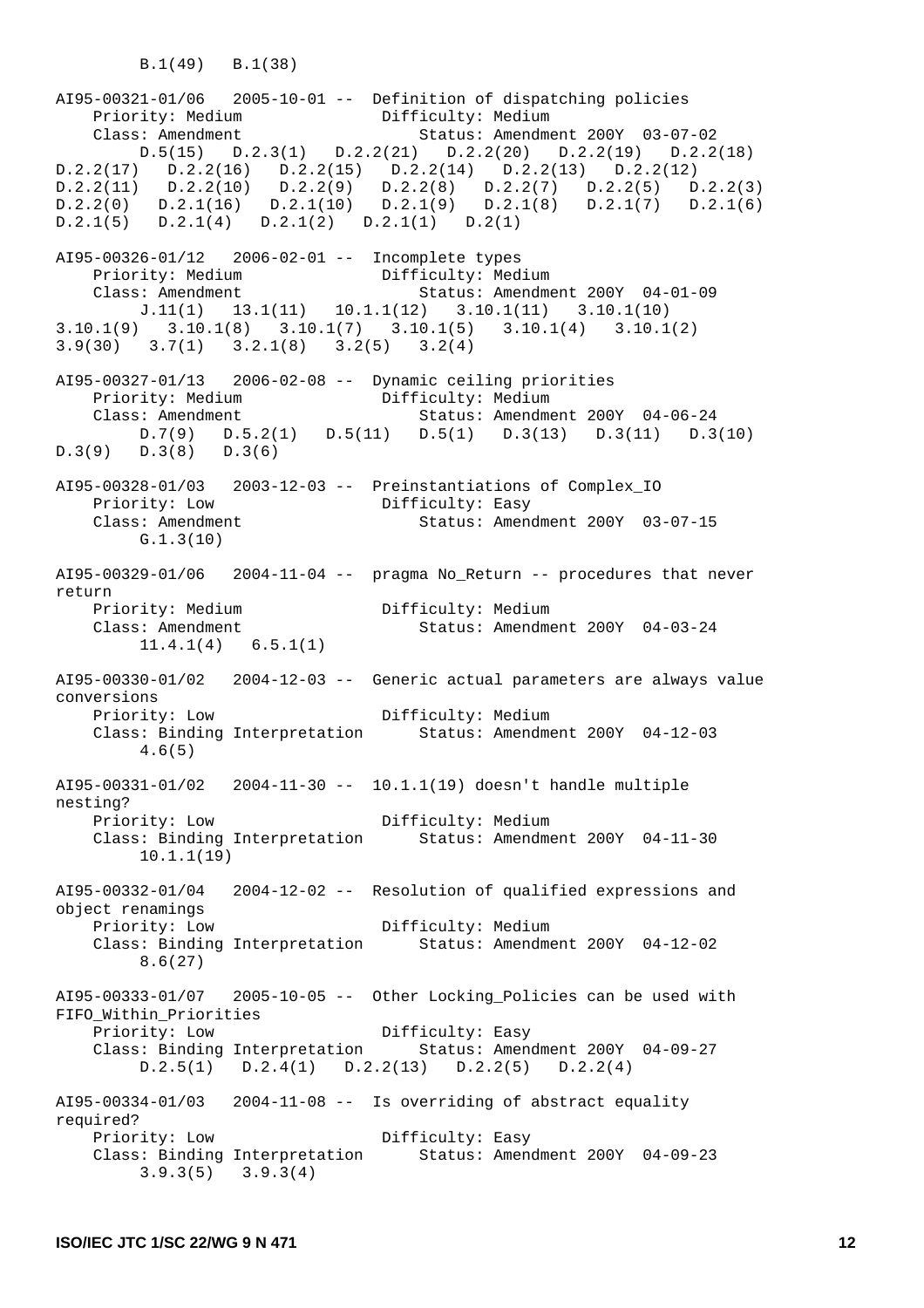AI95-00335-01/05 2005-11-23 -- Stream attributes may be dispatching subprograms<br>Priority: Low Difficulty: Medium Class: Binding Interpretation Status: Amendment 200Y 04-07-02 3.9.2(1) AI95-00337-01/03 2005-02-28 -- Applicability of C interfacing advice to private types Priority: Low Difficulty: Easy Class: Binding Interpretation Status: Amendment 200Y 04-12-02 B.3(71) AI95-00340-01/04 2004-05-29 -- Mod attribute<br>Priority: Medium Difficulty: Easy Priority: Medium<br>Class: Amendment Status: Amendment 200Y 04-01-13 3.5.4(16)  $A195-00341-01/02$  2003-11-08 -- Primitive subprograms are frozen with a tagged type Priority: Low Difficulty: Easy Class: Binding Interpretation Status: Amendment 200Y 04-07-02 13.14(15) AI95-00343-01/01 2003-08-04 -- C\_Pass\_By\_Copy convention is required Priority: Low Difficulty: Easy Class: Binding Interpretation Status: Amendment 200Y 04-12-02 B.3(69) B.3(68.1) AI95-00344-01/12 2005-08-08 -- Allow nested type extensions Priority: Medium Difficulty: Hard Class: Amendment Status: Amendment 200Y 04-07-01 13.13.2(34) 13.13.2(31) 6.5(8) 4.8(7) 4.8(5) 3.9.1(7) 3.9.1(4) 3.9.1(3) 3.9(25) 3.9(12) 3.9(7) 3.9(4) AI95-00345-01/13 2005-11-29 -- Protected and task interfaces Priority: Medium Difficulty: Hard<br>Class: Imagglantic Chatus: Image Class: Amendment Status: Amendment 200Y 04-07-02 J.9(3) 10.2.1(11) 10.2.1(11) 9.7.4(6) 9.7.4(4) 9.7.3(1) 9.7.2(4) 9.7.2(3) 9.7.2(1) 9.5(7) 9.4(11) 9.4(10) 9.4(2) 9.1(9.1) 9.1(8) 9.1(2) 8.3(18) 6.4(10) 6.3.1(24) 3.9.4(1) 3.9.3(2) 3.9.3(1) 3.9.2(20) 3.9.1(3) 3.9.1(1) 3.9(2) 3.4(35) 3.2(13) 3.2(12) AI95-00347-01/04 2005-08-08 -- Title of Annex H Priority: Medium <br>
Class: Amendment Class: Amendment Status: Amend Status: Amendment 200Y 03-10-23 H.4(2) H.4(0) H(1) H(0) 13.12(10) 1.1.2(13) AI95-00348-01/08 2005-05-23 -- Null procedures Priority: Medium  $\text{Difficulty: Easy}$ <br>Class: Americant Status: American Class: Amendment Status: Amendment 200Y 04-04-16 12.6(16) 12.6(10) 12.6(4) 12.6(3) 8.3.1(1) 7.6(9) 7.6(8) 7.6(6) 6.7(1) 6.1(31) 6.1(30) 6.1(20) 6.1(4) 6.1(3) 3.9.3(11) 3.9.3(3) 3.9.3(1) 3.1(3) AI95-00351-01/10 2005-12-05 -- Time operations Priority: Medium Difficulty: Easy<br>
Class: Americans: Americans: Americans: Americans: Americans: Americans: Americans<br>
Status: Americans Class: Amendment Status: Amendment 200Y 04-03-26 9.6.1(1) 9.6(24) 9.6(11) 1.2(5) AI95-00354-01/11 2005-12-05 -- Group execution-time budgets Priority: Low Difficulty: Medium Class: Amendment Status: Amendment 200Y 04-06-25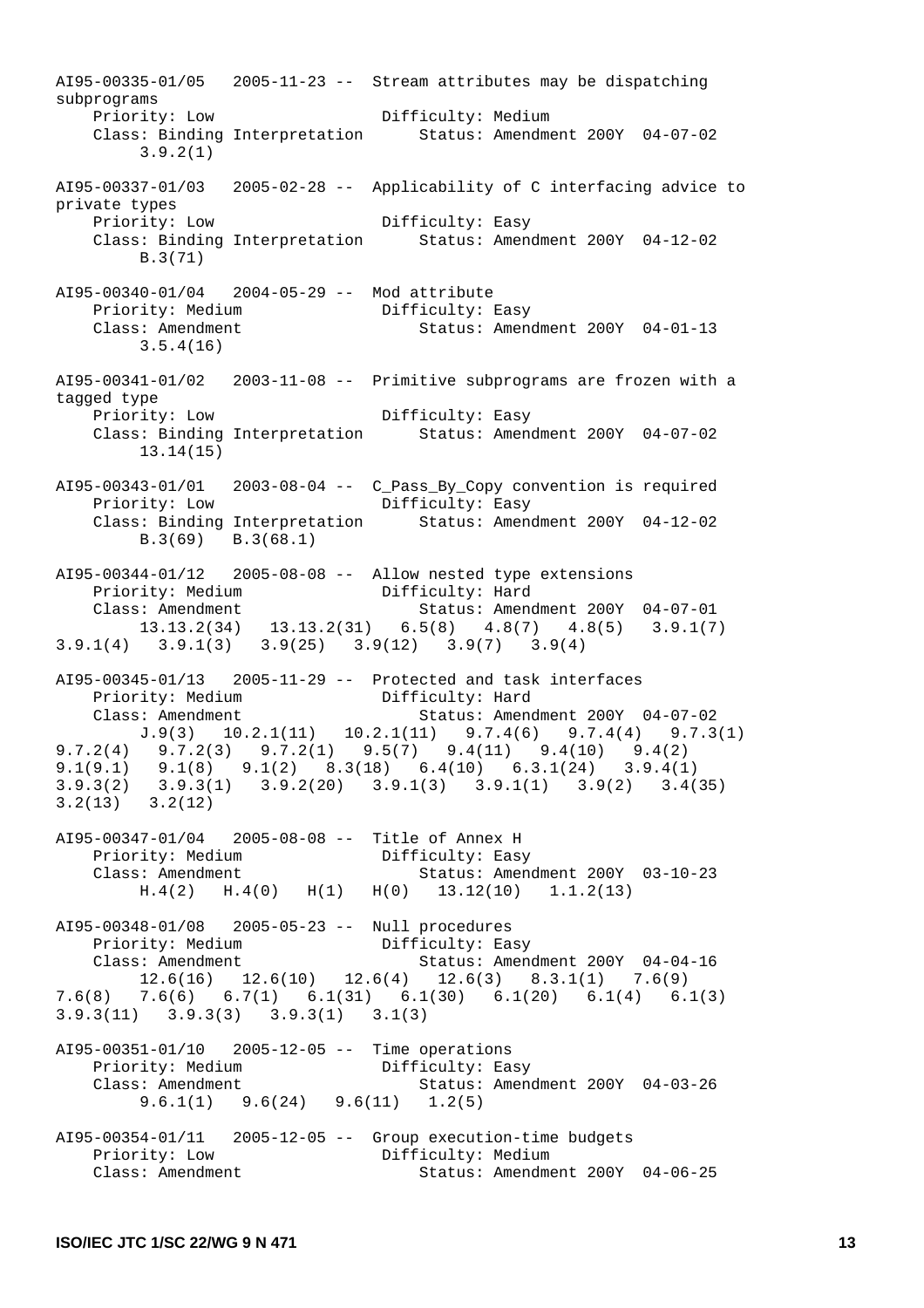AI95-00355-01/10 2005-12-02 -- Priority Specific Dispatching including Round Robin Priority: Medium Difficulty: Medium Class: Amendment Status: Amendment 200Y 04-09-27 D.9(14) D.4(7) D.2.5(1) D.2.4(1) D.2.3(1) D.2.2(18) D.2.2(17) D.2.2(6) D.2.2(4) D.2.2(3) D.2.2(2) D.2.2(1) D.2.2(0) D.2.1(1) AI95-00357-01/13 2005-12-02 -- Support for Deadlines and Earliest Deadline First Scheduling Priority: Medium and Difficulty: Medium Class: Amendment Status: Amendment Status: Amendment 200Y 04-12-02 D.11(6) D.11(5) D.11(4) D.2.6(1) D.1(20) AI95-00360-01/07 2005-03-17 -- Types that need finalization Priority: Medium Difficulty: Easy Class: Binding Interpretation Status: Amendment 200Y 04-03-24 D.7(4) A.12.1(27) A.10.1(85) A.8.4(19) A.8.1(16) A.5.2(27) A.5.2(15) A.4.5(72) 7.6(9) AI95-00361-01/06 2006-02-08 -- Raise with message Priority: Medium Difficulty: Easy<br>Class: Amendment Status: Amen Class: Amendment Status: Amendment 200Y 04-01-13  $11.4.1(10)$   $11.3(4)$   $11.3(3)$   $11.3(2)$ AI95-00362-01/07 2005-11-15 -- Some predefined packages should be recategorized Priority: Medium Difficulty: Medium Class: Amendment Status: Amendment 200Y 04-06-29  $D.11(3)$   $D.10(3)$   $D.5(3)$   $C.7.1(2)$   $A.4.7(46)$   $A.4.6(3)$ A.4.2(3) A.3.2(2) 13.7.1(15) 13.7.1(2) 13.7(36) 13.7(3) 11.4.1(3) 11.4.1(2) 3.9(6) AI95-00363-01/10 2006-01-12 -- Eliminating access subtype problems Priority: High Difficulty: Hard Class: Amendment Status: Amendment 200Y 04-06-30  $8.5.1(5)$   $5.2(16)$   $4.8(6)$   $4.6(16)$   $4.6(12.1)$   $3.10.2(27)$ 3.10.2(26) 3.10(9) 3.7.1(7) 3.6(11) 3.3.1(9) AI95-00364-01/06 2004-12-30 -- Fixed-point multiply/divide Priority: Medium Difficulty: Hard Class: Amendment Status: Amendment 200Y 04-06-29 4.5.5(20) AI95-00366-01/12 2005-12-02 -- More liberal rules for Pure units Priority: Medium Class: Amendment Status: Amendment 200Y 04-12-02 E.2.3(14) E.2.2(17) E.2.2(14) E.2.2(8) 13.13.2(36) 10.2.1(18) 10.2.1(17) 10.2.1(16) 4.8(5) 3.8(9) 3.2(6) AI95-00368-01/05 2005-08-20 -- Restrictions for obsolescent features Priority: Low Difficulty: Easy Class: Amendment Status: Amendment 200Y 04-06-29 J(1) 13.12.1(1) AI95-00370-01/06 2005-08-16 -- Environment variables Priority: Medium Difficulty: Medium Class: Amendment Status: Amendment 200Y 04-12-02 A.17(1) AI95-00373-01/08 2005-10-12 -- Undefined discriminants caused by loose order of init requirements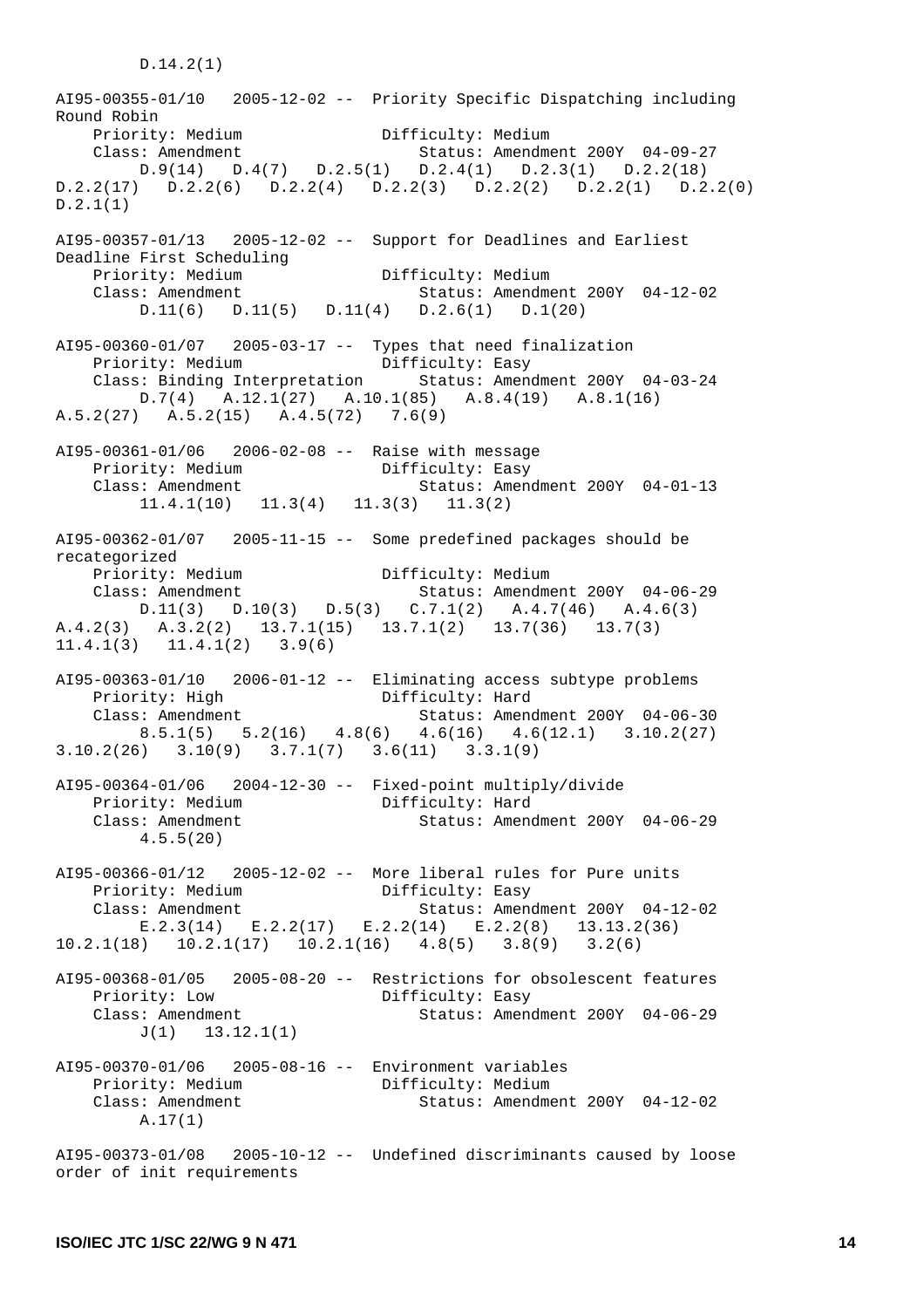Priority: Low Difficulty: Hard Class: Binding Interpretation Status: Amendment 200Y 04-12-02 7.6(11) 7.6(10) 4.8(10) 4.8(8) 4.8(7) 3.3.1(20) 3.3.1(19) 3.3.1(18) 3.3.1(8) AI95-00376-01/04 2005-08-17 -- Interfaces.C works for C++ as well Priority: Medium Bifficulty: Easy Class: Ramification Status: Amendment 200Y 04-07-02 B.3(2) B.3(1) B.3(0) 1.2(8) AI95-00377-01/03 2004-11-30 -- Naming of generic child packages Priority: Low Difficulty: Medium Class: Binding Interpretation Status: Amendment 200Y 04-11-30 8.3(26) AI95-00378-01/02 2004-11-09 -- The bounds of Ada.Exceptions.Exception\_Name Priority: Low Difficulty: Easy Class: Binding Interpretation Status: Amendment 200Y 04-07-02 11.4.1(13) 11.4.1(12) 11.4.1(10) AI95-00381-01/07 2005-10-13 -- New Restrictions identifier No\_Dependence Priority: Medium Bifficulty: Easy Class: Amendment Status: Amendment 200Y 04-06-29 13.12.1(1) 13.12(4) AI95-00382-01/05 2005-07-20 -- Current instance rule and anonymous access types Priority: Medium Difficulty: Medium Class: Amendment Status: Amendment 200Y 04-12-01 9.4(21) 9.1(19) 8.6(17)  $A195-00384-01/04$  2004-11-09 -- Access to discriminated type conversion rules made symmetric Priority: Medium Difficulty: Medium<br>Class: Amondment Class Class: Amondment Class: Amendment Status: Amendment 200Y 04-09-22 4.6(16) AI95-00385-01/04 2005-03-23 -- Stand-alone objects of anonymous access types Priority: High Difficulty: Medium<br>Class: Amendment Status: America Status: Amendment 200Y 04-12-01 7.4(6) 7.4(5) 3.3.1(16) 3.3.1(8) 3.3.1(2) AI95-00386-01/03 2005-03-18 -- Further functions returning Time\_Span values Priority: Medium Difficulty: Easy<br>Class: Amendment Class: Amendment Status: Amendment 200Y 04-12-01 D.8(26) D.8(14) AI95-00387-01/05 2005-09-20 -- Introduction to Amendment<br>Priority: High Difficulty: Easy Priority: High Class: Amendment Status: Amendment 200Y 04-12-01  $0.3(57)$   $0.3(51)$   $0.3(50)$   $0.3(49)$   $0.3(48)$   $0.3(47)$   $0.3(46)$ 0.3(45) 0.3(44) 0.3(42) 0.3(41) 0.3(38) 0.3(34) 0.3(32) 0.3(6) 0.3(5) 0.3(3) AI95-00388-01/03 2005-10-10 -- Add Greek pi to Ada.Numerics Priority: Medium Difficulty: Easy Class: Amendment Status: Amendment 200Y 04-12-01 A.5(3) AI95-00391-01/06 2005-09-20 -- Functions with controlling results in null extensions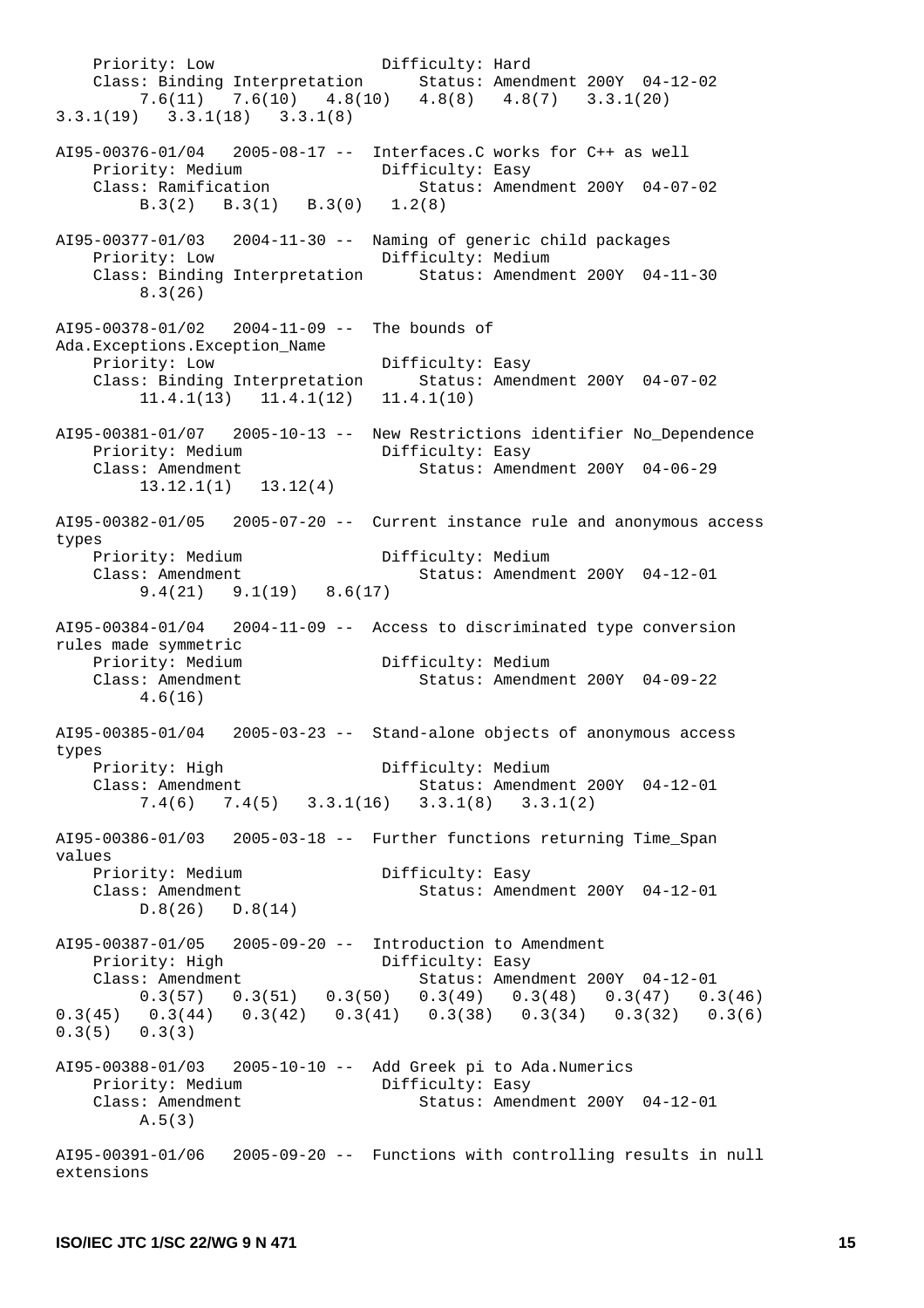Priority: Medium Difficulty: Medium Class: Amendment Status: Amendment 200Y 04-12-03 3.9.3(6) 3.9.3(4) 3.9.1(4) 3.4(27)  $A195-00392-01/02$  2005-02-25 -- Prohibit unsafe array type conversions Priority: High Difficulty: Medium<br>Class: Americans Class: Amendment Status: Amendment 200Y 04-12-07 4.6(39) 4.6(24) 4.6(12) AI95-00394-01/06 2005-12-05 -- Redundant Restriction Identifiers and completing Ravenscar definition Priority: High Difficulty: Easy Class: Amendment Status: Amendment 200Y 05-02-25 J.13(1) H.4(27) H.4(24) H.4(16) H.4(9) H.4(3) H.4(2) D.13.1(1) D.7(15) D.7(10) 13.12(7) AI95-00395-01/11 2005-11-15 -- Various clarifications regarding 16- and 32-bit characters Priority: High Difficulty: Easy<br>Class: Amendment Status: Amend Status: Amendment 200Y 05-02-25 J.14(0) A.4.8(1) A.4.7(48) A.4.7(46) A.3.4(1) A.3.2(48) A.3.2(42) A.3.2(18) A.3.2(17) A.3.2(16) A.3.2(15) A.3.2(14) A.3.2(13) A.3.2(2) A.3.1(2) A.3.1(0) A.1(36) 6.1(10) 3.5.2(3) 2.9(2) 2.3(6) 2.3(5) 2.3(4) 2.3(3) 2.3(2) 2.1(14) 2.1(4) 2.1(3) 2.1(1) 1.1.4(15) AI95-00396-01/03 2005-05-18 -- The "no hidden interfaces" rule Priority: High Difficulty: Easy Class: Amendment Status: Amendment 200Y 05-03-13 7.3(7) 3.9.4(1) AI95-00397-01/08 2005-09-20 -- Conformance and overriding for entries and protected operations Priority: High Difficulty: Easy Class: Amendment Status: Amendment 200Y 05-03-14 10.1.1(8) 9.5.2(13) 9.5.2(10) 9.5.2(2) 9.4(11) 9.1(9.1) 8.3.1(1) 6.3.1(24) AI95-00398-01/02 2005-03-13 -- A parameter of a formal package should be given at most once Priority: High Difficulty: Easy Status: Amendment 200Y 05-03-13  $\text{Class: } \text{Amendment}$ <br> $12.7(4)$ AI95-00399-01/03 2005-06-05 -- Single task and protected objects implementing interfaces Priority: High Difficulty: Easy Class: Amendment Status: Amendment 200Y 05-03-08 9.4(11) 9.4(3) 9.1(9.1) 9.1(3) AI95-00400-01/04 2005-06-01 -- Wide\_ and Wide\_Wide\_ images of identifiers Priority: High Difficulty: Easy<br>Class: Amendment Status: Ameno Class: Amendment Status: Amendment 200Y 05-03-03  $C.5(7)$  11.4.1(12) 11.4.1(5) 11.4.1(2) 3.9(10) 3.9(7) AI95-00401-01/08 2006-01-13 -- Terminology for interfaces Priority: High Difficulty: Medium Class: Amendment Status: Amendment 200Y 05-03-01 12.5.5(1) 12.5.1(21) 12.5.1(5) 9.4(11) 9.1(9.1) 7.3(20) 7.3(16) 3.4.1(2) 3.4(35) 3.4(27) 3.4(23) 3.4(22) 3.4(18) 3.4(17) 3.4(8) 3.4(5) 3.4(3) 3.4(1) AI95-00402-01/02 2005-03-11 -- Access discriminants of non-limited types Priority: High Difficulty: Medium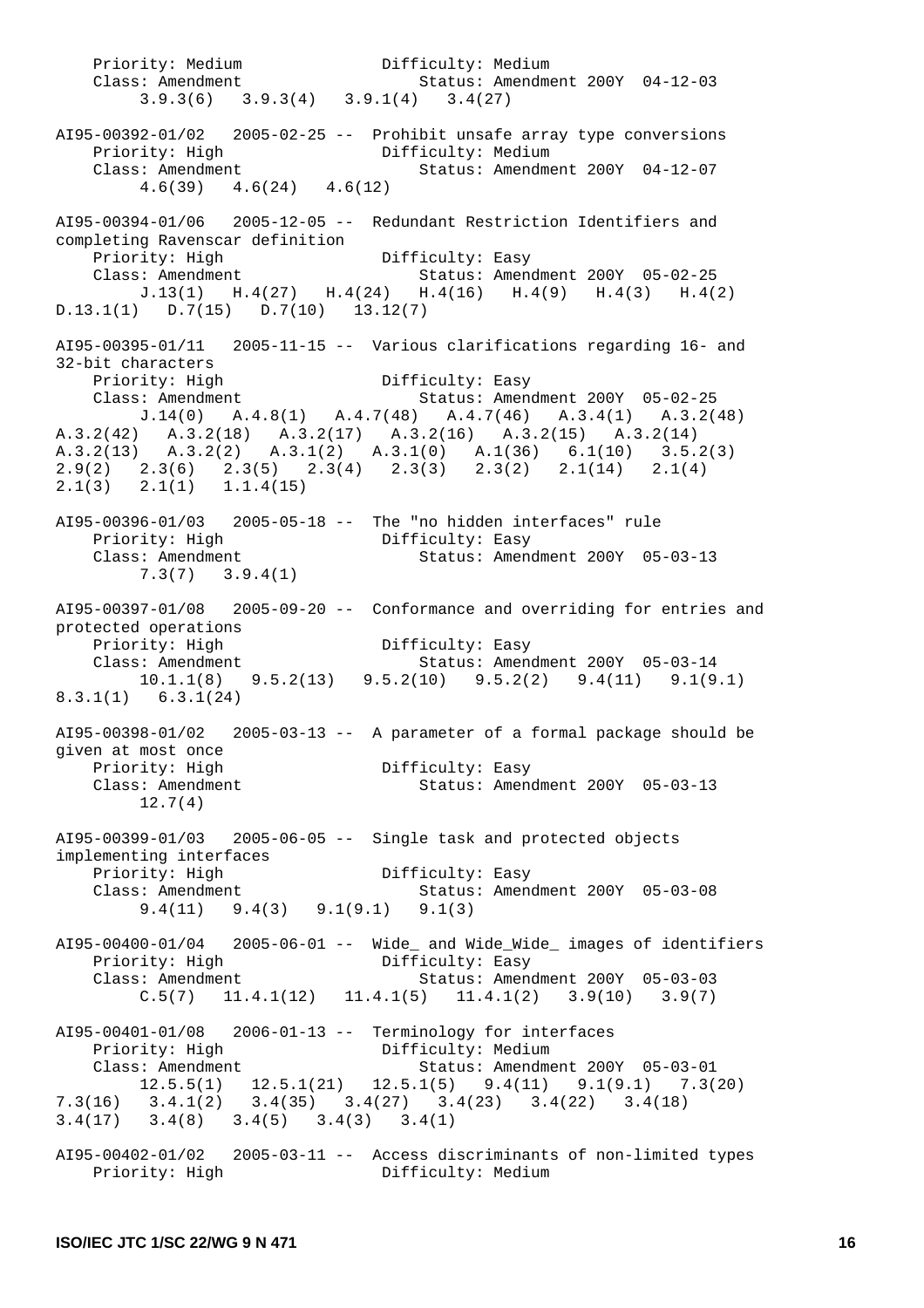Class: Amendment Status: Amendment 200Y 05-03-11 6.5(20) 3.7(11) 3.7(10) AI95-00403-01/03 2005-05-05 -- Preelaboration checks and formal objects Class: Binding Interpretation Status: Amendment 200Y 05-03-17 10.2.1(10)  $A195-00404-01/06$  2005-08-15 -- Not null and all in access parameters and types Priority: High Difficulty: Easy Class: Amendment Status: Amendment 200Y 05-03-14 3.10(6) 3.9.2(11) AI95-00405-01/03 2005-03-10 -- Determining the ancestor interfaces in Ada.Tags Priority: High Difficulty: Easy Class: Amendment Status: Amend Status: Amendment 200Y 05-03-10 3.9(25) 3.9(12) 3.9(7) AI95-00406-01/02 2005-03-08 -- Aliased permitted with anonymous access types Priority: High Difficulty: Easy<br>Class: Amendment Status: Amend Status: Amendment 200Y 05-03-08 3.6(7) 3.3.1(2) AI95-00407-01/05 2005-05-18 -- Terminology and semantics of prefixed views Priority: High Difficulty: Easy<br>Class: Amendment Status: Amend Status: Amendment 200Y 05-03-01 6.4(10) 6.3.1(10) 4.1.3(17) 4.1.3(13) 4.1.3(9) AI95-00408-01/02 2005-02-26 -- Visibility for attribute\_definition\_clauses Priority: High Difficulty: Easy Class: Amendment Status: Amendment 200Y 05-02-26 8.3(23) 8.2(10) AI95-00409-01/05 2006-01-06 -- Conformance and overload resolution related to anon access types Priority: High Difficulty: Easy<br>Class: Imagement Class: Amendment Status: Amendment 200Y 05-03-09 8.6(25) 8.5.1(6) 8.5.1(4) 8.5.1(3) 8.5.1(2) 6.3.1(16) 6.3.1(15) 6.3.1(13) AI95-00411-01/02 2005-02-26 -- Predefined equality for types derived from interfaces Priority: High Difficulty: Easy<br>Class: Amendment Class: Amendment Status: Amendment 200Y 05-02-26 7.5(4) AI95-00412-01/06 2005-07-12 -- Subtypes of incomplete types; renamings of limited views Priority: Medium<br>
Class: Amordmont Class: Amendment Status: Amendment 200Y 05-02-28 10.1.2(8) 8.5.3(4) 8.5.3(3) 8.3(20) 3.10.1(7) 3.10.1(2) AI95-00414-01/03 2005-05-19 -- pragma No\_Return for overriding procedures Priority: Medium Difficulty: Easy Class: Amendment Status: Amendment 200Y 05-03-09 6.5.1(1) AI95-00415-01/04 2005-07-09 -- Presentation changes to the Standard Priority: High Difficulty: Easy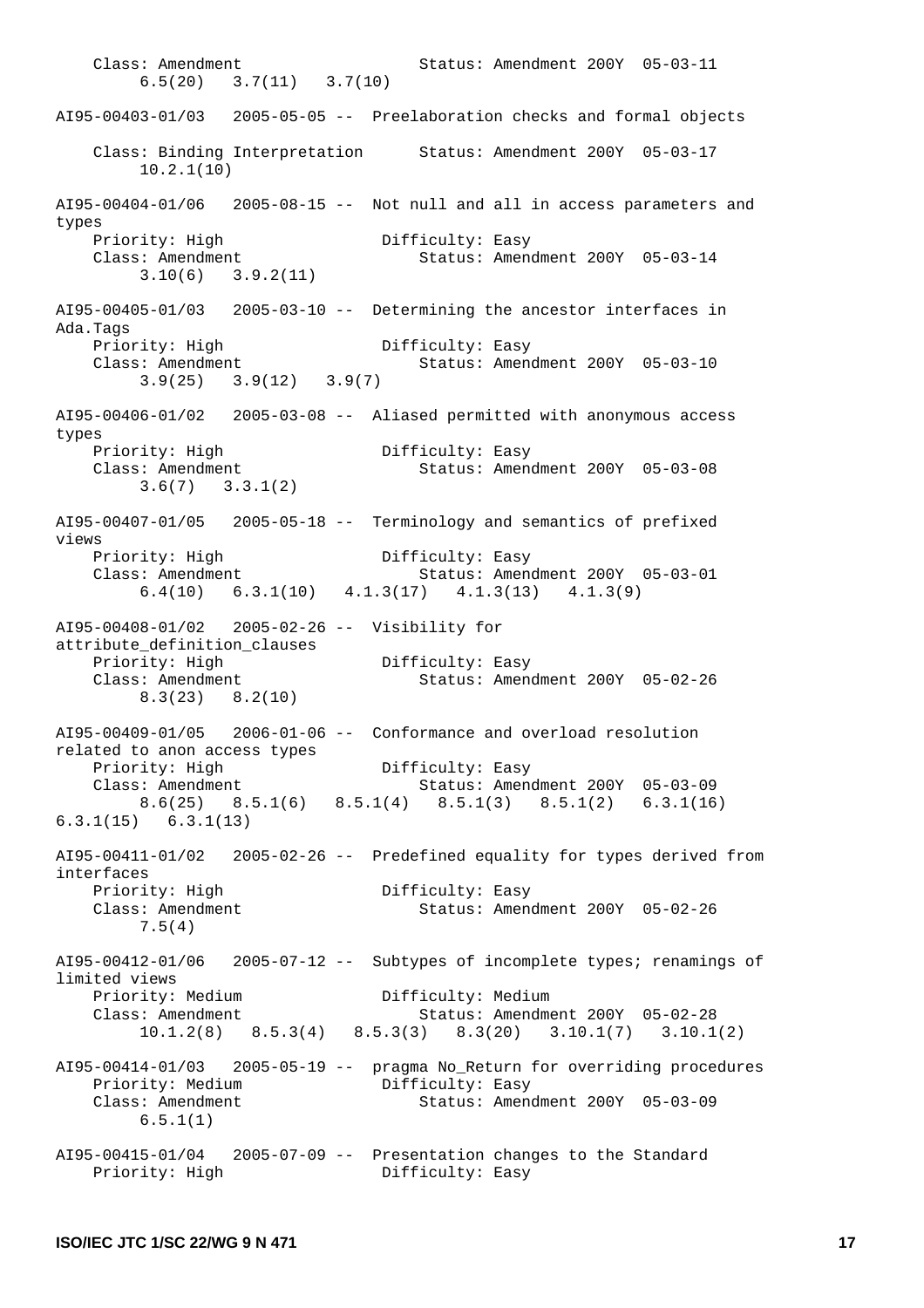Class: Presentation Status: Amendment 200Y 05-02-28 A.1(35) 9.3(7)  $4.1(11)$  3.2(8)  $1.3(1)$   $1.2(7)$   $1.2(4)$ 1.2(3)  $A195-00416-01/15$  2006-02-24 -- Access results, accessibility, and return statements Priority: High Difficulty: Hard Class: Amendment Status: Amendment 200Y 05-03-16 13.11.2(10) 13.11.2(9) 13.11.1(3) 13.11(25) 9.3(3) 9.2(4) 9.2(3) 9.2(2) 7.6.1(9) 7.6.1(3) 6.5(22) 6.5(20) 6.5(6) 6.5(5) 4.8(10) 4.8(5) 3.10.2(16) 3.10.2(14) 3.10.2(13) 3.10.2(12) 3.10.2(10) 3.10.2(9) 3.10.2(7) 3.9.2(18) 3.9.2(11) 3.9.2(6) 3.9.2(5) 3.9.2(4) 3.9.2(2) 3.7(27) 3.3(10) 3.2.3(1) AI95-00417-01/01 2005-03-09 -- Lower bound of functions in Ada.Tags and Ada.Exceptions Priority: High Difficulty: Easy<br>Class: Amendment Status: Amend Status: Amendment 200Y 05-03-03 11.4.1(12) 3.9(11) AI95-00418-01/03 2005-05-05 -- Vector norm Priority: High Difficulty: Easy<br>Class: Amendment Status: Amen Status: Amendment 200Y 05-05-05 G.3.2(1) G.3.1(1) AI95-00419-01/06 2005-08-08 -- Limitedness of derived types Priority: High Difficulty: Medium Class: Amendment Status: Amendment 200Y 05-03-10 12.5.1(5) 12.5.1(3) 9.4(11) 9.1(9.1) 7.5(6) 7.5(5) 7.5(4) 7.5(3) 7.5(2) 7.3(10) 7.3(8) 7.3(6) 7.3(3) 3.9.4(1) 3.9.1(3) 3.7(10) 3.4(15) 3.4(5) 3.4(3) 3.4(2) 3.4(1) AI95-00420-01/04 2005-12-05 -- Resolution of universal operators in package Standard Priority: High Difficulty: Easy Class: Amendment Status: Amendment 200Y 05-05-05 7.1(6) 4.5.5(20) 4.5.2(9) 3.11(6) AI95-00421-01/04 2005-05-05 -- Sequential activation and attachment Priority: High Difficulty: Easy Class: Amendment Status: Amendment 200Y 05-05-05 H.6(1) AI95-00423-01/09 2006-02-24 -- Renaming, null exclusion and formal objects Priority: High Difficulty: Easy Class: Amendment Status: Amendment 200Y 05-05-10 12.6(8) 12.4(9) 12.4(7) 12.4(5) 12.4(2) 8.5.4(4) 8.5.1(4) 8.5.1(2) AI95-00424-01/04 2006-02-08 -- List of language-defined units Priority: High Class: Presentation Status: Amendment 200Y 05-04-05 A(2) AI95-00425-01/02 2005-05-05 -- Organization of Annex M Priority: Medium Difficulty: Easy<br>Class: Presentation Status: Ameng Class: Presentation Status: Amendment 200Y 05-04-06 M.3(1) M.2(1) M.1(1) M(1) AI95-00426-01/05 2005-09-20 -- Language-defined routines returning abnormal and invalid values Priority: High Difficulty: Hard Class: Binding Interpretation Status: Amendment 200Y 05-05-05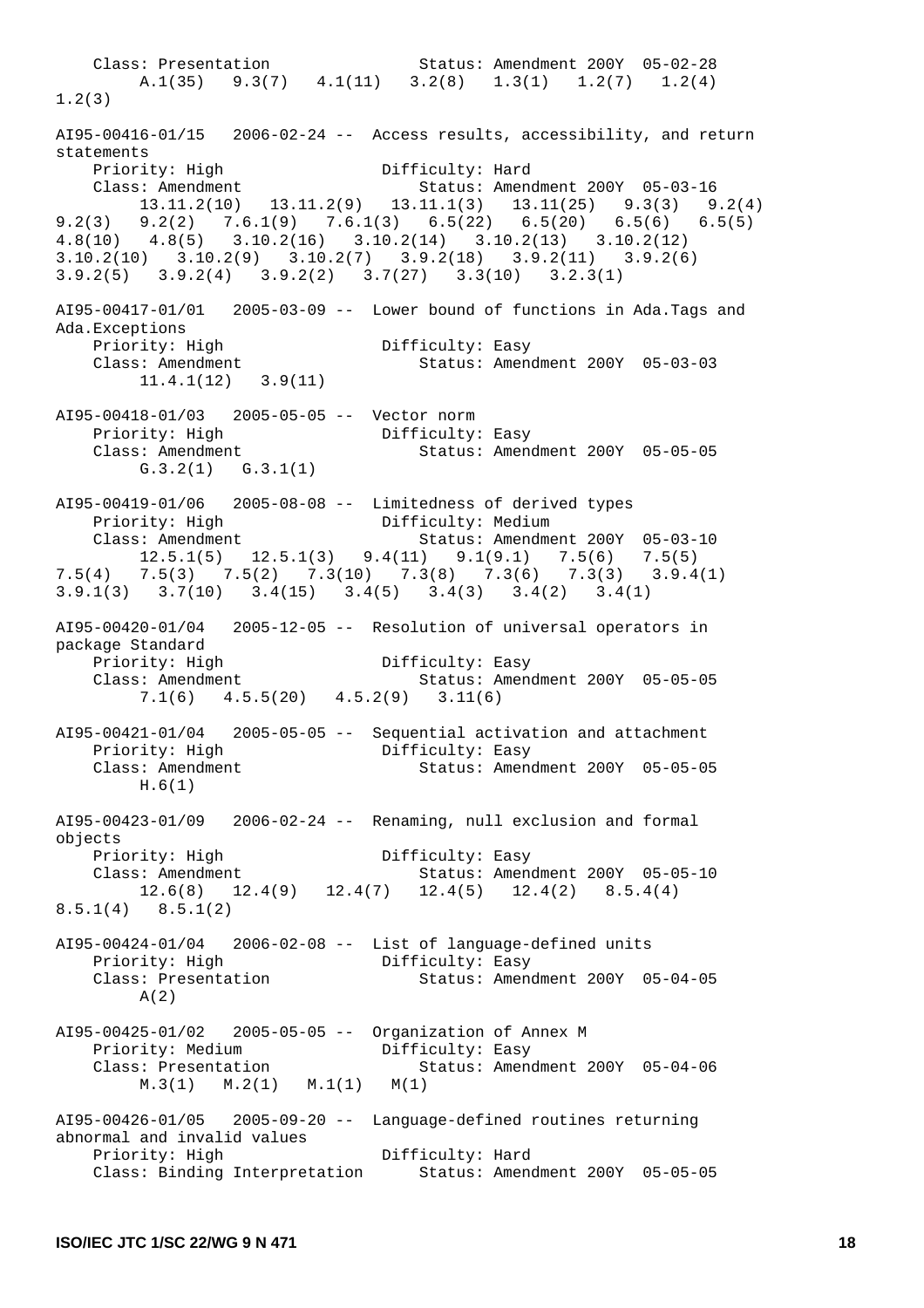13.9.2(12) 13.9.1(6) 13.9(11) AI95-00427-01/05 2005-07-20 -- Default parameters and Calendar operations Priority: High Difficulty: Easy Class: Amendment Status: Amendment 200Y 05-05-05 9.6.1(1) AI95-00428-01/02 2005-05-05 -- Input-output for bounded strings Priority: High Difficulty: Easy Class: Amendment Status: Amendment 200Y 05-05-05 A.11(3) A.10.11(1) AI95-00430-01/01 2005-05-05 -- Conventions of inherited subprograms Priority: High Class: Amendment Status: Amendment 200Y 05-05-05 3.9.2(10) AI95-00431-01/01 2005-05-05 -- Conversions to remote access-to-subprogram types Priority: Medium Difficulty: Easy<br>Class: Binding Interpretation Status: Amen Status: Amendment 200Y 05-05-05 E.2.2(11) AI95-00432-01/02 2005-10-05 -- Out of range values in Ada.Real\_Time Priority: Medium Difficulty: Easy Class: Binding Interpretation Status: Amendment 200Y 05-05-05 D.8(26) D.8(24) AI95-00433-01/05 2005-09-20 -- Examples in the Standard Priority: High Class: Amendment Status: Amendment 200Y 05-05-18 12.7(11) 12.6(18) 12.5.5(1) 11.4.3(6) 11.4.3(2) 11.3(6) 10.1.2(8) 9.11(10) 9.11(9) 9.11(8) 9.11(7) 9.11(6) 9.11(3) 9.1(24) 8.3.1(1) 6.7(1) 6.5.1(1) 4.4(15) 4.3.3(43) 3.10.1(21) 3.10.1(20) 3.10.1(19) 3.10(22) 3.9.4(1) 3.7(37) 3.6(30) 3.3.2(10) 3.3.1(33) 3.3.1(31) 3.3.1(29) 3.3.1(27) 3.2.2(15) 2.8(29) 2.6(9) 2.5(5) 2.3(8) 1.1.4(9) AI95-00434-01/03 2005-11-22 -- More presentation changes to the Standard Priority: High Difficulty: Easy<br>Class: Presentation Class: Presentation Status: Amendment 200Y 05-08-17 H.3.2(5) H.1(6) H.1(5) G.2.6(13) G.2.6(6) G.2.4(11) G.1.3(28) G.1.2(41) G.1.2(2) G.1.1(56) G.1.1(26) F.3(18) F(5)  $C.7.2(33)$   $C.7.2(30)$   $C.7.2(26)$   $C.7.2(20)$   $C.3.2(24)$   $C.3.2(22)$ C.3.1(23) C.3.1(16) C.3.1(11) C.3.1(7) C.3(28) C.3(26) C.3(23)  $C.2(1)$  A.5.2(53) A.1(20) A.1(11) A(3) 12.1(8) 11.5(13) 7.1(6) 7.1(5) AI95-00435-01/02 2005-11-22 -- Storage pools for access-to-subprogram types Priority: Low Difficulty: Easy Class: Binding Interpretation Status: Amendment 200Y 05-08-18 13.11(12) 13.11(2) AI95-00436-01/01 2005-09-16 -- Record representation clauses for limited record types Class: Binding Interpretation Status: Amendment 200Y 05-09-16 13.5.1(8) AI95-00437-01/05 2006-04-19 -- Glossary updates for the Amendment Priority: High Difficulty: Easy Class: Presentation 61 Status: Amendment 200Y 05-10-17 N(42) N(41) N(40) N(38) N(37) N(36) N(33) N(30)